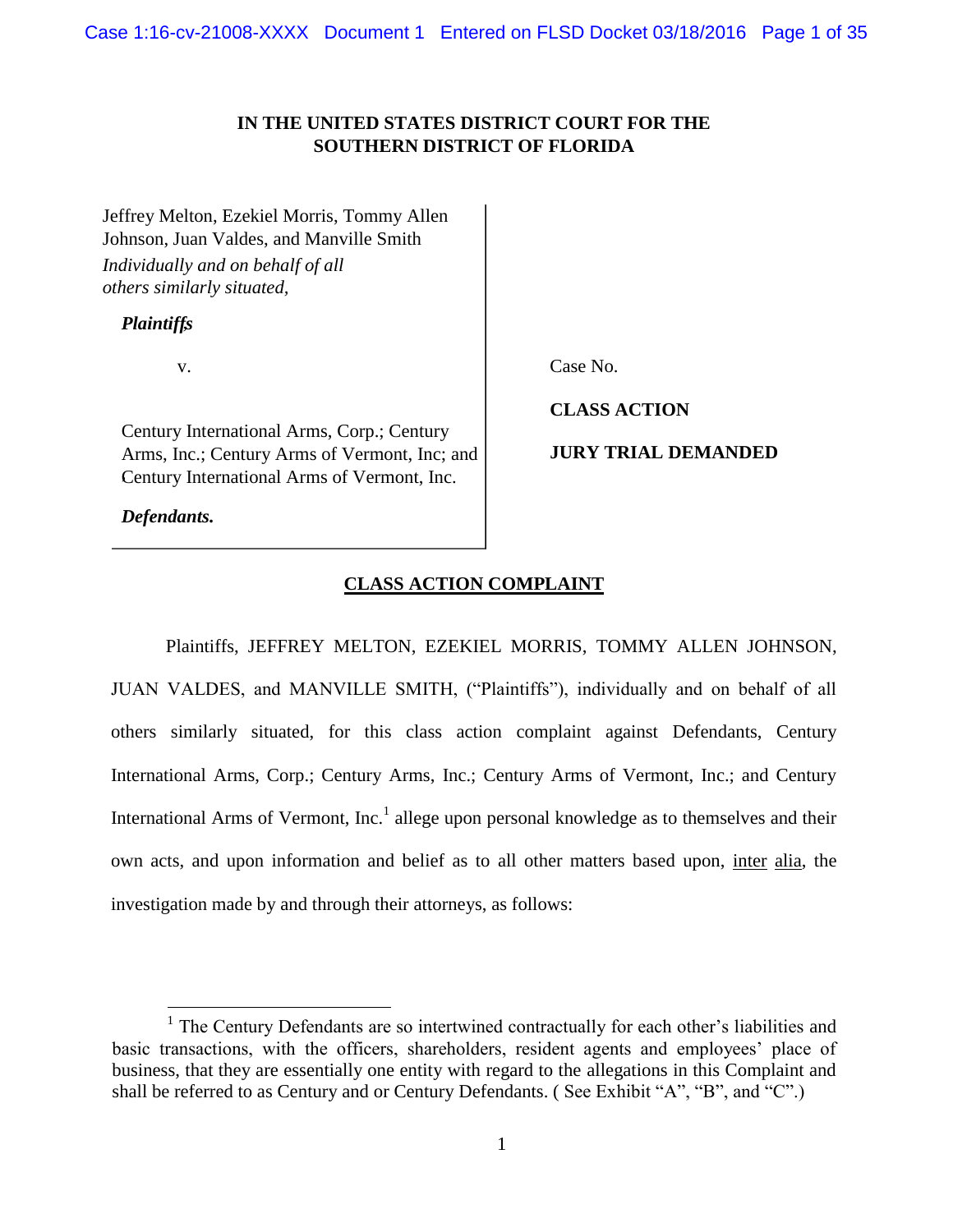## **INTRODUCTION**

1. Plaintiffs bring this nationwide class action on behalf of themselves and all other individuals who own certain AK-47 Rifles and Pistols (the "Class" and "Class Rifles and Pistols" as hereinafter defined) which were designed, manufactured, assembled, imported, marketed, distributed, or sold by Century in Florida and throughout the United States. For the purposes of the claims made herein, the Class Rifles are considered an inherently dangerous commodity.

2. In filing this lawsuit, Plaintiffs and the Class Members do not disparage the Second Amendment's right to bear arms. Rather, Plaintiffs and the Class Members seek to hold accountable Century for the negligent design, testing, manufacture, assembly, marketing, supply, warranty, distribution, misrepresentation, and sales of the Class Rifles which are defective and unreasonably dangerous as described herein. Instead of impinging upon the Second Amendment, this lawsuit is brought by and on behalf of individuals who have lawfully exercised their Second Amendment right to bear arms.

3. This class action alleges, among other things, a violation of the Florida Deceptive and Unfair Trade Practices Act ("FDUTPA"), Fla. Stat. §§ 501.201 et seq., negligence, strict liability, breach of express warranties, breach of implied warranties, violation of the Magnuson-Moss Warranty Act ("MMWA"), negligent failure to disclose, failure to warn, concealment, misrepresentation, damages and declaratory relief in connection with a common design defect involving a full-Auto safety selector that permits the class AK-47 Rifles to fire when the safety is pulled, placed or pushed above the safety position. When the Safety Selector is placed above the safety positon, the safety will make contact with the disconnector which causes the hammer to release and strike the firing pin, causing the rifle to discharge. The Safety Selector defect is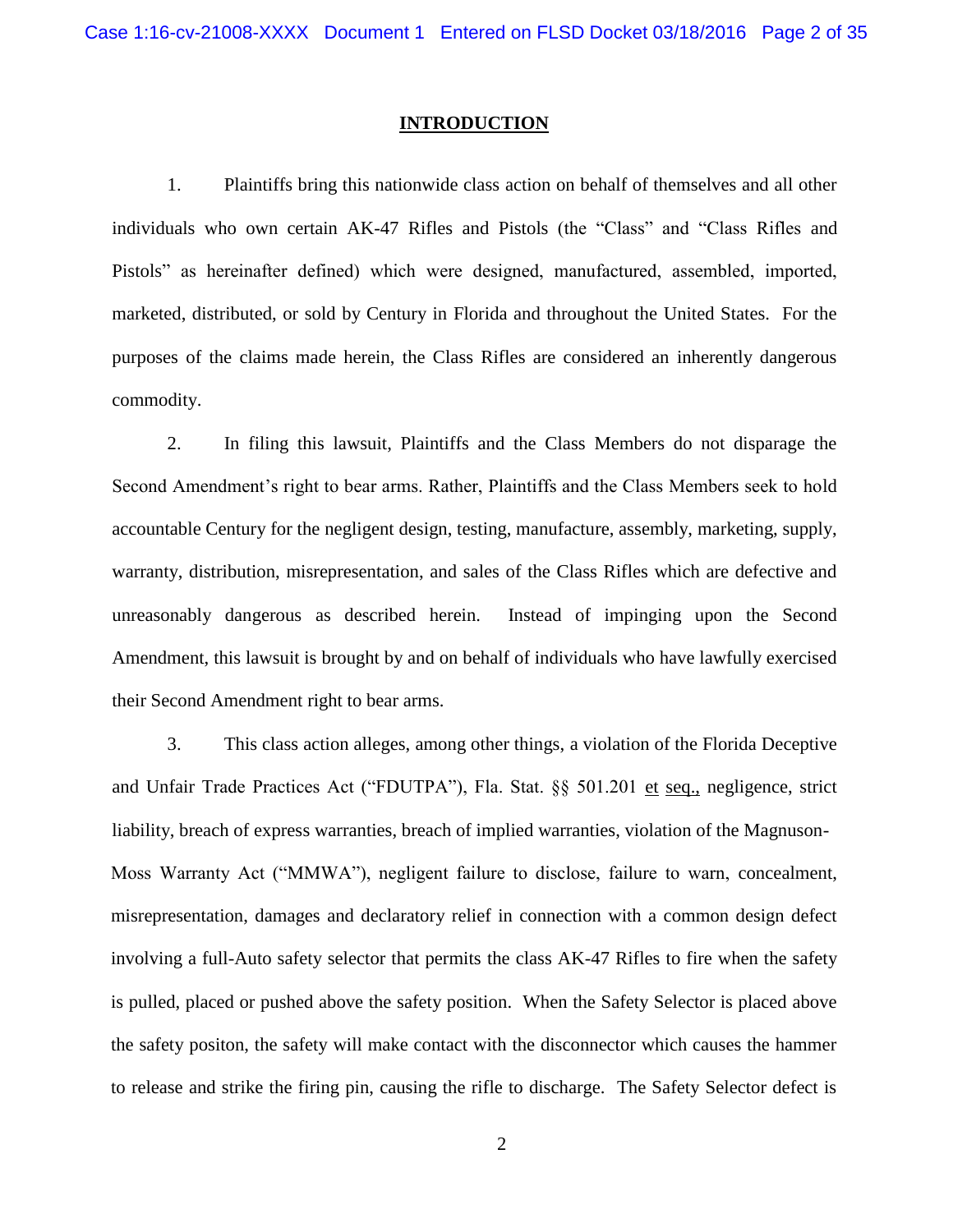found on numerous Century Class AK-47 Rifles and Pistols<sup>2</sup>. Century's conduct which gives rise to these causes of action encompasses the design, testing, manufacture, assembly, marketing, supply, warranty, distribution, misrepresentation, and sales of the Class AK-47 Rifles and Pistols. The Safety Selector is also deceptive and defective in that it appears to be in safety positions when in fact the weapon can be discharged.

4. Plaintiffs principally seek, inter alia, an order permanently enjoining Century from manufacturing, assembling, importing, marketing, advertising, distributing, and selling Class AK-47 Rifles and Pistols and requiring Century to recall all Class AK-47 Rifles and Pistols that contain the defect and compensate Plaintiffs and Class Members.

5. The Class AK-47 Rifles and Pistols are defective and unreasonably dangerous because the common design of the Class AK-47 Rifles and Pistols and Safety Selector will not prevent and has not prevented accidental discharge of the guns when the Safety Selector is above the safe position. This problem is caused by the inadequate design, manufacturing, and testing of the Class AK-47 Rifles and Pistols with the chosen Safety Selector mechanism. The Safety Selector defect has created an unreasonably dangerous situation for a person owning and/or possessing a Class AK-47 Rifle or Pistol, and has substantially reduced the safety of the Class AK-47 Rifles and Pistols.

6. Century does not mention that the class AK-47 Rifles and Pistols will discharge if the safety selector is above the safe position; rather, it states only the Class Rifles and Pistols will fire if in the fire position.

 $\overline{a}$ 

<sup>&</sup>lt;sup>2</sup> Century has provided a list of 31 guns that contain the full auto safety selector. The list of models for the AK-47 Rifles and Pistols are as follows: 1960AK; 1980; WASR; M70AB2; RPK; DRAGUNOV; AMD65; M70B1; M72; GP 1972; 1975 AK BULLPUP; GOLANI; DRACO PISTOL; PLS 54C; M70B2; M76; AK74; TANTAL; C39; AES10B; GP 1075; SAIGA; PAP M85; PAPM92; M70; N-PAP; GP AK 74; MAK-22, PAP M90; and AK63D.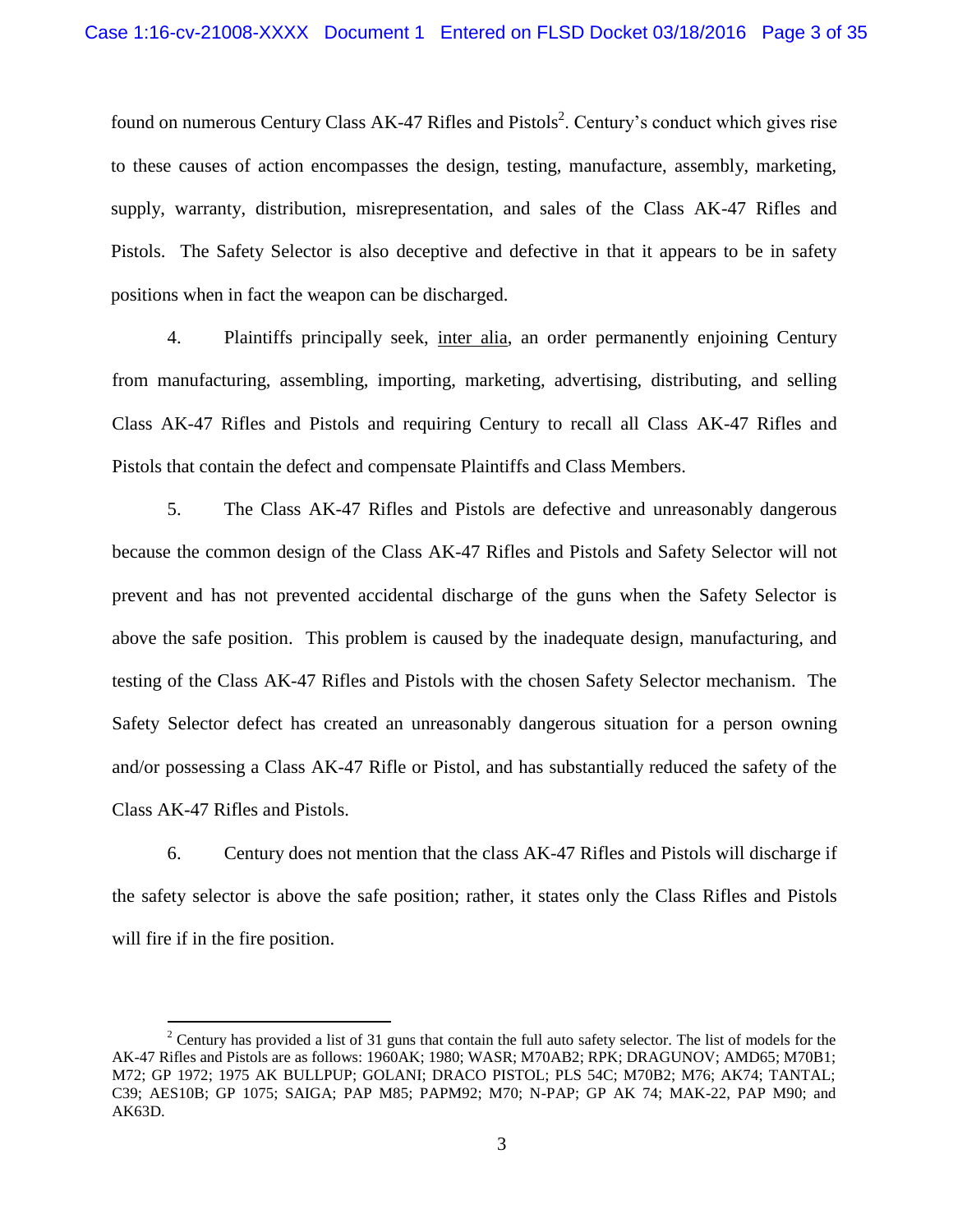## Case 1:16-cv-21008-XXXX Document 1 Entered on FLSD Docket 03/18/2016 Page 4 of 35

7. Yet, Century was aware of this safety defect, and changed the Safety Selector device only on its current models.

8. Despite actual knowledge of the Safety Selector defect, Century has never issued a warning to the public or recall of the Class AK-47 Rifles and Pistols. Century continues to falsely represent to the public that the Class AK-47 Rifles and Pistols are safe and reliable. In fact, Century is aware that the Class AK-47 Rifles and Pistols have fired as result of the Safety Selector defect, and it is only a matter of time, if not already, before individuals are seriously injured or killed.

9. At all times relevant to this action, Century had a duty to disclose and warn Plaintiffs and Class Members truthfully and accurately, and not to conceal or misrepresent the truth about the Safety Selector defect. Notwithstanding this duty, and in violation thereof, Century carelessly and negligently failed to disclose to and warn Plaintiffs and Class Members, and concealed and misrepresented the truth, about the Class AK-47 Rifles and Pistols that have the Safety Selector defect.

10. At all relevant times to this action, Century fraudulently concealed and intentionally failed to warn Plaintiffs and Class Members of the Safety Selector Defect with the intent to deceive the Plaintiff, Class Members, and the general public without knowledge of the defect. Century falsely and fraudulently represented to Plaintiffs and Class Members that its Class AK-47 Rifles and Pistols were safe for normal and intended use, when in fact its Class of AK-47 Rifles and Pistols were not safe for their normal and intended use.

11. At all relevant times to this action, Century has willfully, knowingly, and/or recklessly committed unfair or deceptive acts or practices in Florida for the express willful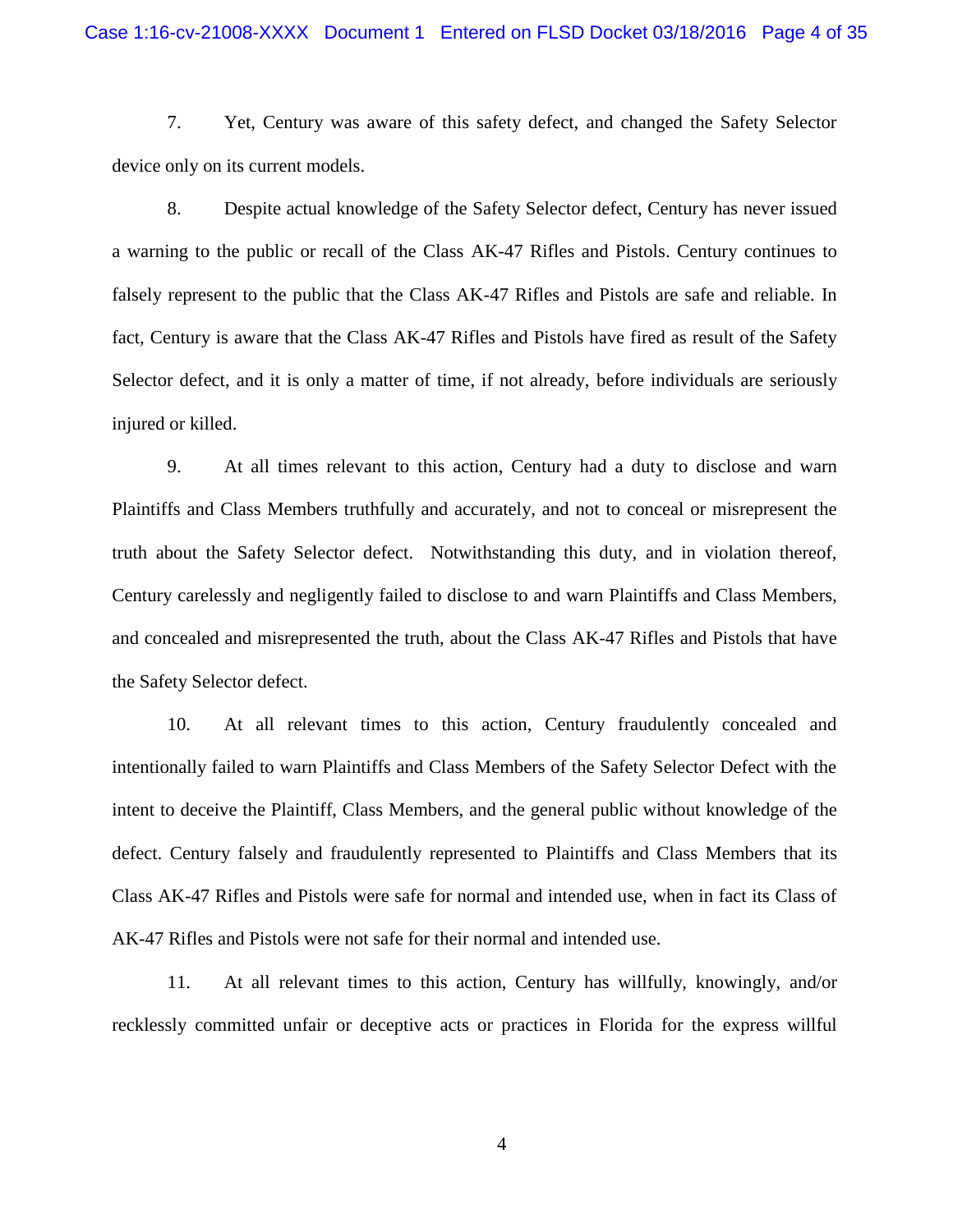purpose of wrongfully concealing the Safety Selector defect and their knowledge of it is in violation of the FDUTPA.

12. At all times relevant to this action, Century conspired to conceal from the public, Plaintiffs, and Class Members the Safety Selector defect and Century Defendants' efforts to understate or misrepresent the nature of the risk created by the defect.

13. The common design of the Safety Selector is a latent defect and the Class AK-47 Rifles and Pistols are defective in a way that would not be apparent to Plaintiffs and Class Members. Further, the cause of the Safety Selector defect originates from the common design and manufacture of the Class AK-47 Rifles and Pistols; and Plaintiffs and Class Members would not know of the defect, and by the exercise of reasonable diligence, Plaintiffs and class members could not have known of the defect.

# **JURISDICTION AND VENUE**

14. This Court has subject matter jurisdiction pursuant to the Class Action Fairness Act of 2005, 28 U.S.C. § 1332(d)(2)<sup>3</sup> in that the amount in controversy exceeds \$5,000,000, exclusive of interest and costs and diversity of citizenship exists between the named Plaintiffs and Defendants. This Court has supplemental jurisdiction over the state law claims asserted herein pursuant to 28 U.S.C. § 1367.

15. Diversity of citizenship exists in this case for purposes of subject matter jurisdiction. Two of the named Plaintiffs are out-of-state citizens. Plaintiff Melton is a citizen of Tennessee. Plaintiff Morris is a citizen of Illinois. Plaintiffs Johnson, Valdes, and Smith are citizens of Florida. Defendant, Century International Arms, Corp., is a Florida corporation with its headquarters and/or principal place of business in Delray Beach, Florida. All remaining

 $\overline{a}$ 

<sup>&</sup>lt;sup>3</sup> Based upon Plaintiffs' estimates of the sale of Class AK47 Rifles and Pistols by Century Arms over the years, the number of class members will exceed well into the tens of thousands.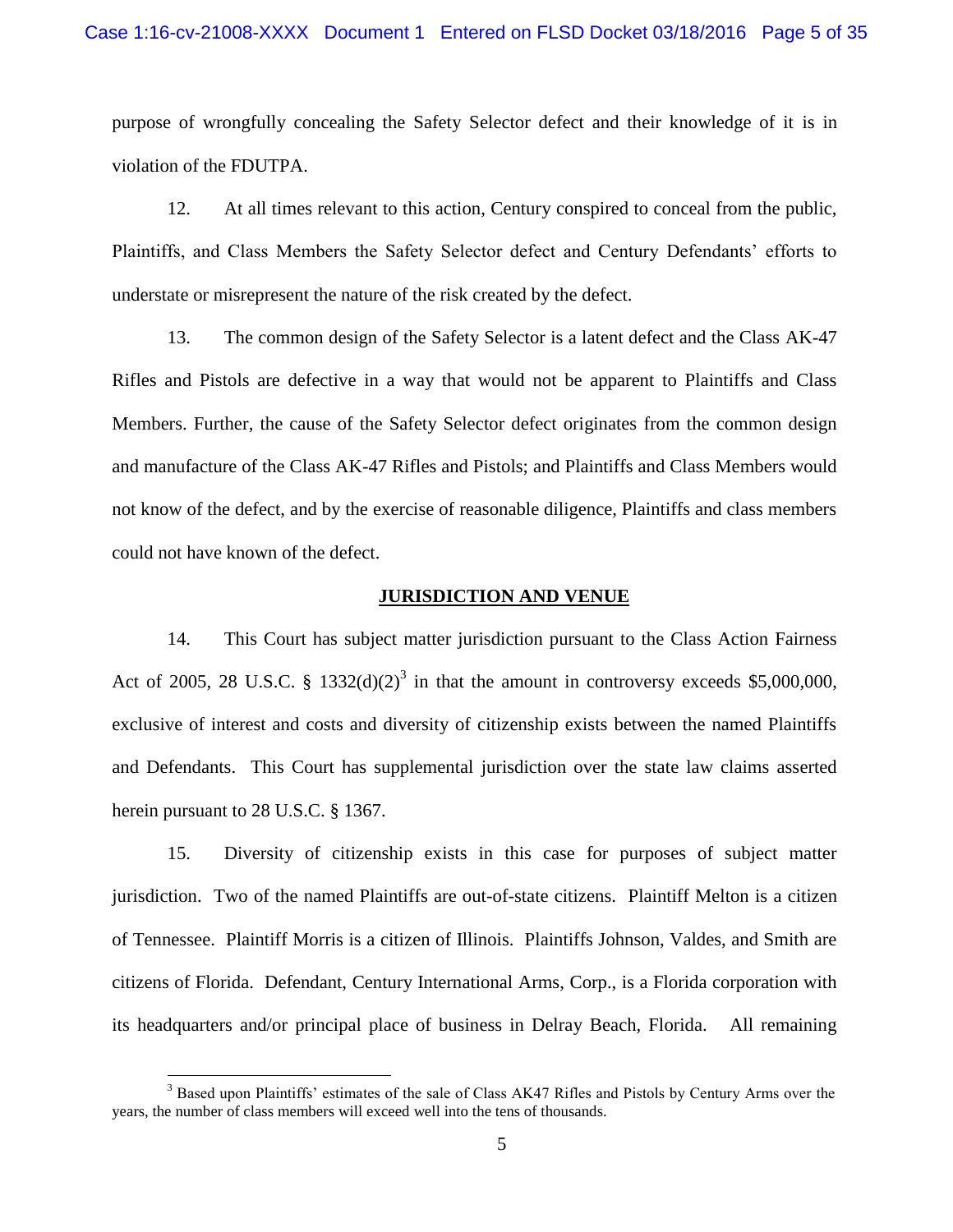Century Defendants are Vermont Corporations with their principle place of business in Florida. All Century Defendants have the same address, resident agent, and officers in Delray Beach, Florida.

16. This Court has personal jurisdiction over Defendant, Century International Arms, Corp., because Defendant is a Florida corporation, has its headquarters and/or principal places of business in Delray Beach, Florida, and is engaged directly and through its agents in systematic and ongoing business transactions in the state of Florida and within this District, including but not limited to, the design, testing, manufacture, import, assembly, marketing, supply, warranty, distribution, misrepresentation, and sales of the Class AK-47 Rifles and Pistols as well as other conduct in Florida as described herein. All other Century Defendants are Vermont Corporations with their principle place of business, their officers, and resident agents in Delray Beach, Florida. As such this court has jurisdiction over all Century Defendants under Fla. Stat. § 48.193(1)(a)(2); and Fla. Stat. § 48.193(b)(2).

17. This Court has specific personal jurisdiction over Century Defendants because they directly and by and through its agents, have operated, conducted, engaged in, or carried out a business venture in the state of Florida, including but not limited to, manufacturing the Class Rifles and Pistols, committing various tortious acts within the state of Florida, including but not limited to, intentionally concealing the Safety Selector defect from Plaintiffs and Class Members residing inside and outside of Florida, such that specific personal jurisdiction arises under Fla. Stat. § 48.193(1)(a)(2);

18. Century Defendants caused injury to persons within the state of Florida while they were engaged in solicitation of service activities within the state of Florida, including but not limited to, injury to Class Members in Florida caused by the Safety Defect while Century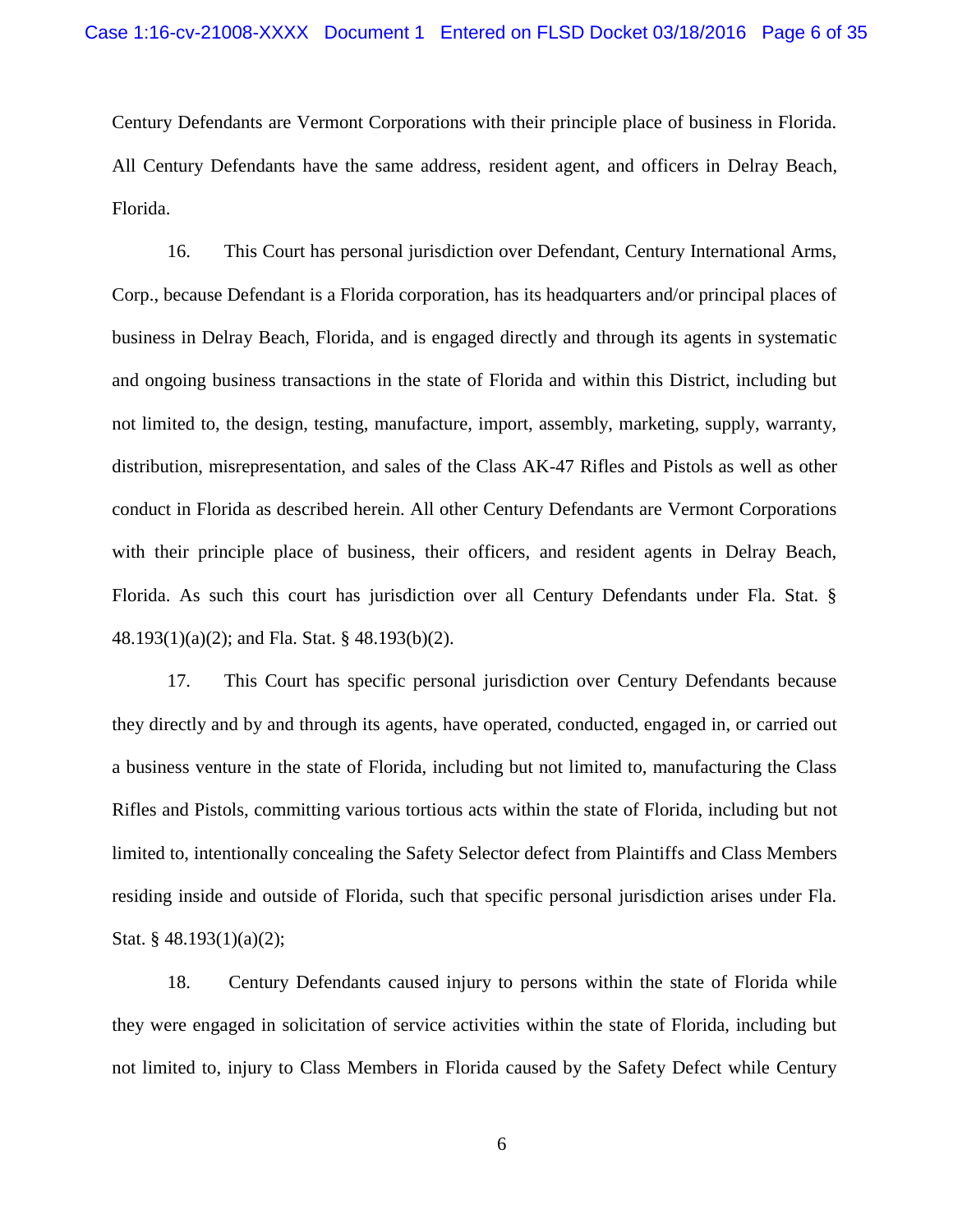Defendants solicited service activities within Florida, such that specific personal jurisdiction arises under Fla. Stat. § 48.193(1)(a)(6)(a).

19. Venue is proper in this District pursuant to 28 U.S.C. § 1391(b)(1) as to Century Defendants because they reside in this judicial district. Venue is further proper in this District pursuant to 28 U.S.C. § 1391(b)(2), as to all Defendants, because as described herein a substantial part of the events or omissions giving rise to the claims asserted herein occurred in this judicial district. Century regularly and systematically conducts business in Florida and in this judicial district, including but not limited to, the continuous, ongoing, extensive manufacturing, assembling, and sale of thousands of Class AK-47 Rifles, Pistols, and other firearms in the state of Florida.

### **PARTIES**

20. Plaintiff Melton ("Plaintiff Melton") is over the age of 21 and is a citizen of Knoxville, Tennessee. Melton owns a Class AK-47 Rifle, in particular a GP 1975 which was designed, manufactured, assembled, tested, marketed, imported, warranted, distributed, and sold by Century.

21. Plaintiff Morris ("Plaintiff Morris") is over the age of 21 and is a citizen of Moline, Illinois. Morris owns a Class AK-47 Rifle, in particular a M70 OPAP which was designed, manufactured, assembled, tested, marketed, imported, warranted, distributed, and sold by Century.

22. Plaintiff Tommy Allen Johnson ("Plaintiff Johnson") is over the age of 21 and is a citizen of Tarpon Springs, FL. Johnson owns a Class AK-47 Rifle, in particular a Model N-PAP which was designed, manufactured, assembled, tested, marketed, imported, warranted, distributed, and sold by Century.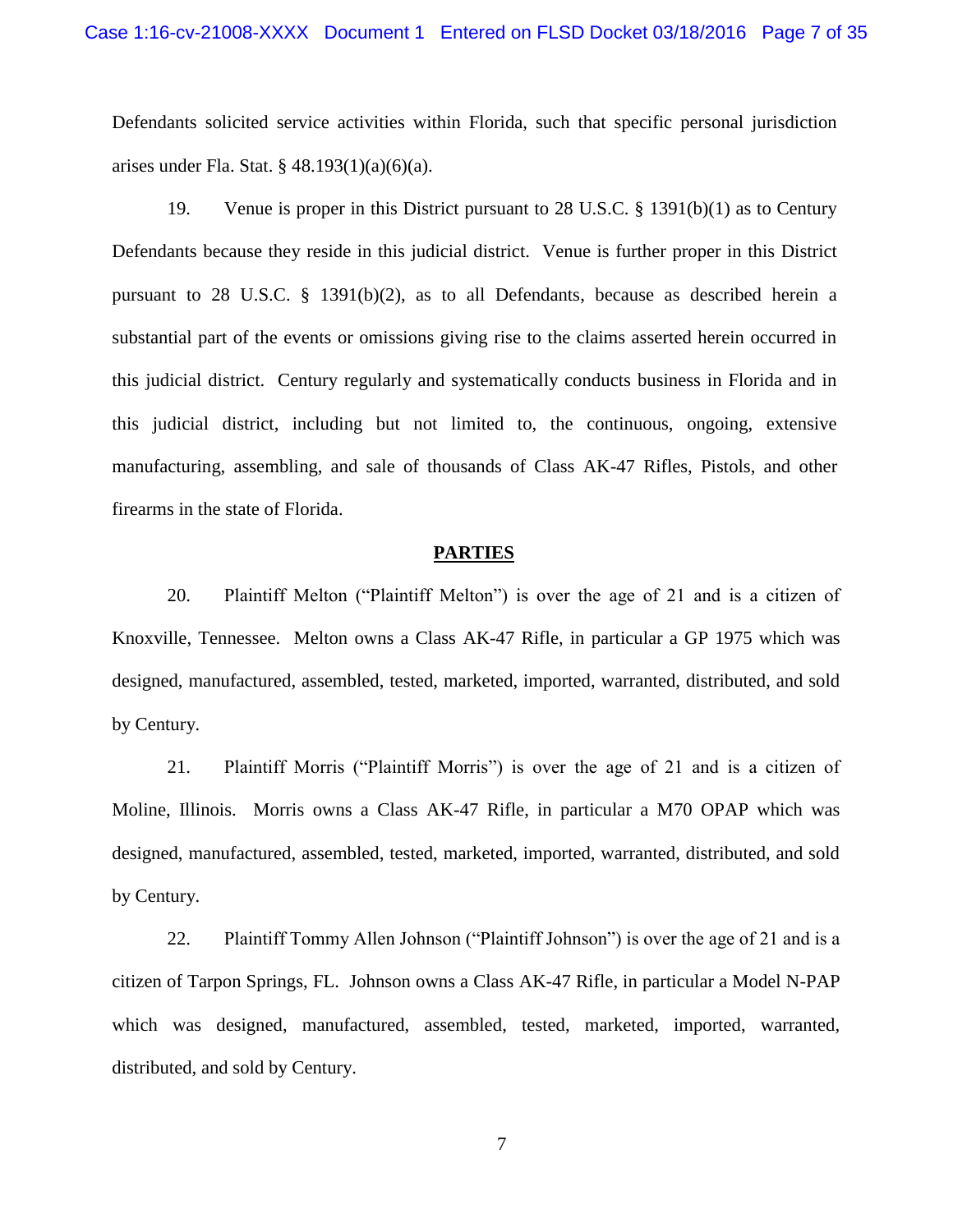23. Plaintiff Juan Valdes ("Plaintiff Valdes") is over the age of 21 and is a citizen of Coral Gables, FL. Valdes owns a Class AK-47 Rifle, in particular a Model M70AB2 which was designed, manufactured, assembled, tested, marketed, imported, warranted, distributed, and sold by Century.

24. Plaintiff Manville Smith ("Plaintiff Smith") is over the age of 18 and is a citizen of Broward County, FL. Smith owns a Class AK-47 Rifle, in particular a Model M70 which was designed, manufactured, assembled, tested, marketed, imported, warranted, distributed, and sold by Century.

25. The Century Defendants are so intertwined contractually for each other's liabilities and basic transactions, with the officers, shareholders, resident agents and employees' place of business, that they are essentially one entity with regard to the allegations in this Complaint and shall be referred to as Century and or Century Defendants. ( See exhibit "A", "B", and "C").

#### **COMMON FACTUAL ALLEGATIONS**

26. According to information and belief, Century has been producing firearms in Florida since 1995.

27. Century has designed, manufactured, and distributed Class AK-47 Rifles and Pistols which have a dangerously defective Safety Selector that causes the Class AK-47 Rifles and Pistols to discharge when the Selector is placed above the dust cover or the safety lock.

28. The Class AK-47 Rifles and Pistols include those Century models manufactured with the Safety Selector defect design described herein. According to Century these particular Models or Series are equipped with certain "SAFETY DEVICES" which are described and illustrated by Century as follows: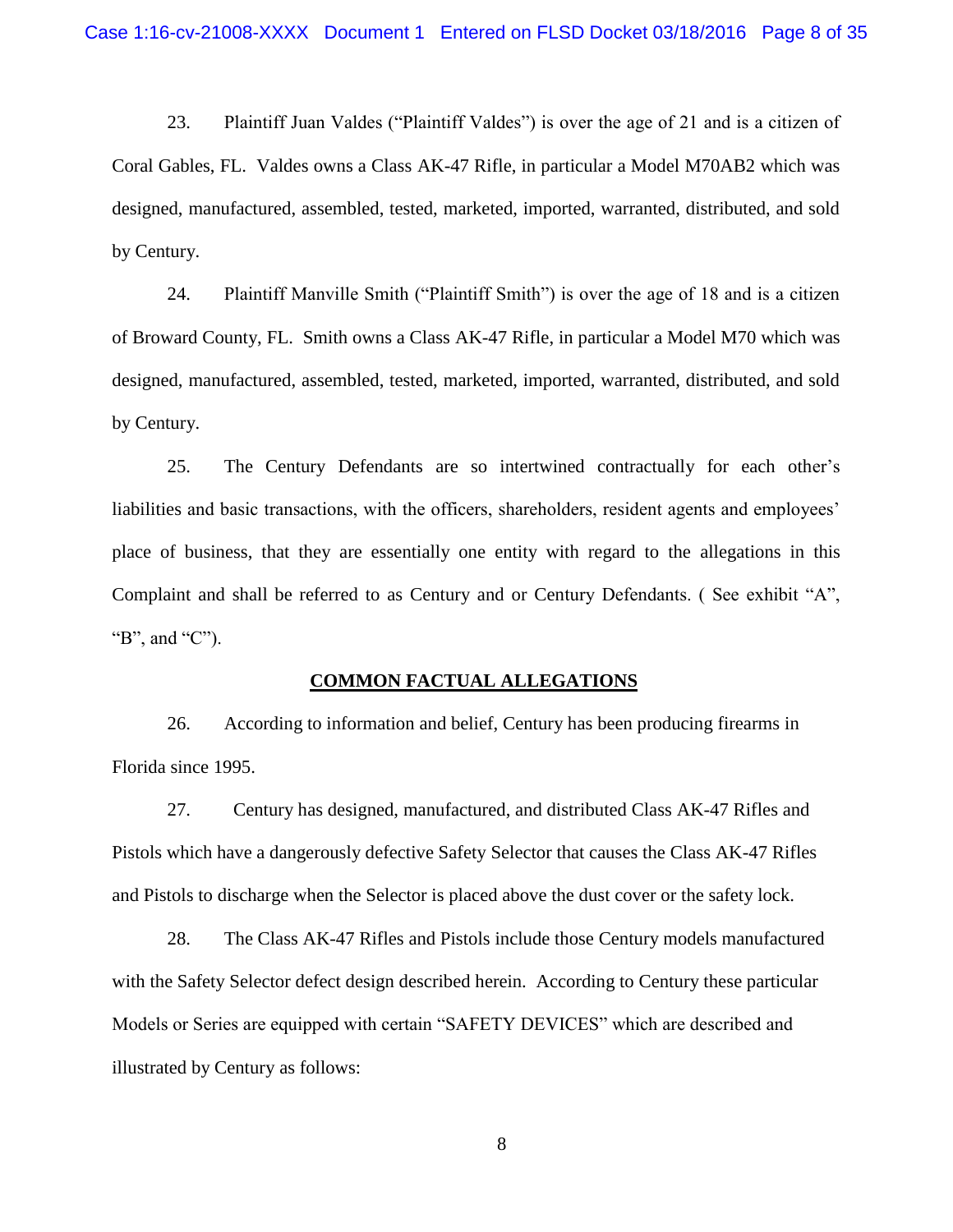See attached Exhibit D - Century International Arms, Inc. (Owner's Manual") at 7.<sup>4</sup>

The common design of the Safety Selector device on all Class AK-47 Rifles and Pistols is defective and as a result there is nothing to prevent an accidental discharge when the Safety Selector device is turned above the safety position.

25. Since the design of the Safety Selector device is common to all Class Rifles and Pistols and is defective on all Class AK-47 Rifles and Pistols, the use and/or maintenance of the Class Rifles and Pistols by Plaintiff and Class Members have no effect on the defective design of the Class AK-47 Rifles and Pistols and the damages resulting from the defective design.

26. The Class Rifles and Pistols have a common latent design defect, namely the Safety Selector, such that if the Class Rifles and Pistols work as designed they are still defective and Plaintiff and Class Members would still be due relief.

27. For years, Century knowingly manufactured, marketed, and sold thousands of defective Class AK-47 Rifles and Pistols with the Safety Selector defect to consumers throughout Florida and the United States.

28. Despite knowing about the Safety Selector defect for years, Century consciously and intentionally decided not to recall the defective Class AK-47 Rifles and Pistols, which it knows are unreasonably dangerous and defective because it believed such a recall would have a negative impact on its profits and public image.

29. It is undisputed that Century was aware of the Safety Device defect on or before 2015. Further, upon information and belief, discovery of internal documents from Century will show that Century has been aware of the problems with this design defect since the early

 $\overline{a}$ 

 $4$  The Century International Arms, Inc. Manual is the manual that Century provided with an AK-47 Class Rifle GP 1975. Century's manuals for its AK47 Rifles and Pistols all contain similar language regarding the defective Safety Selector.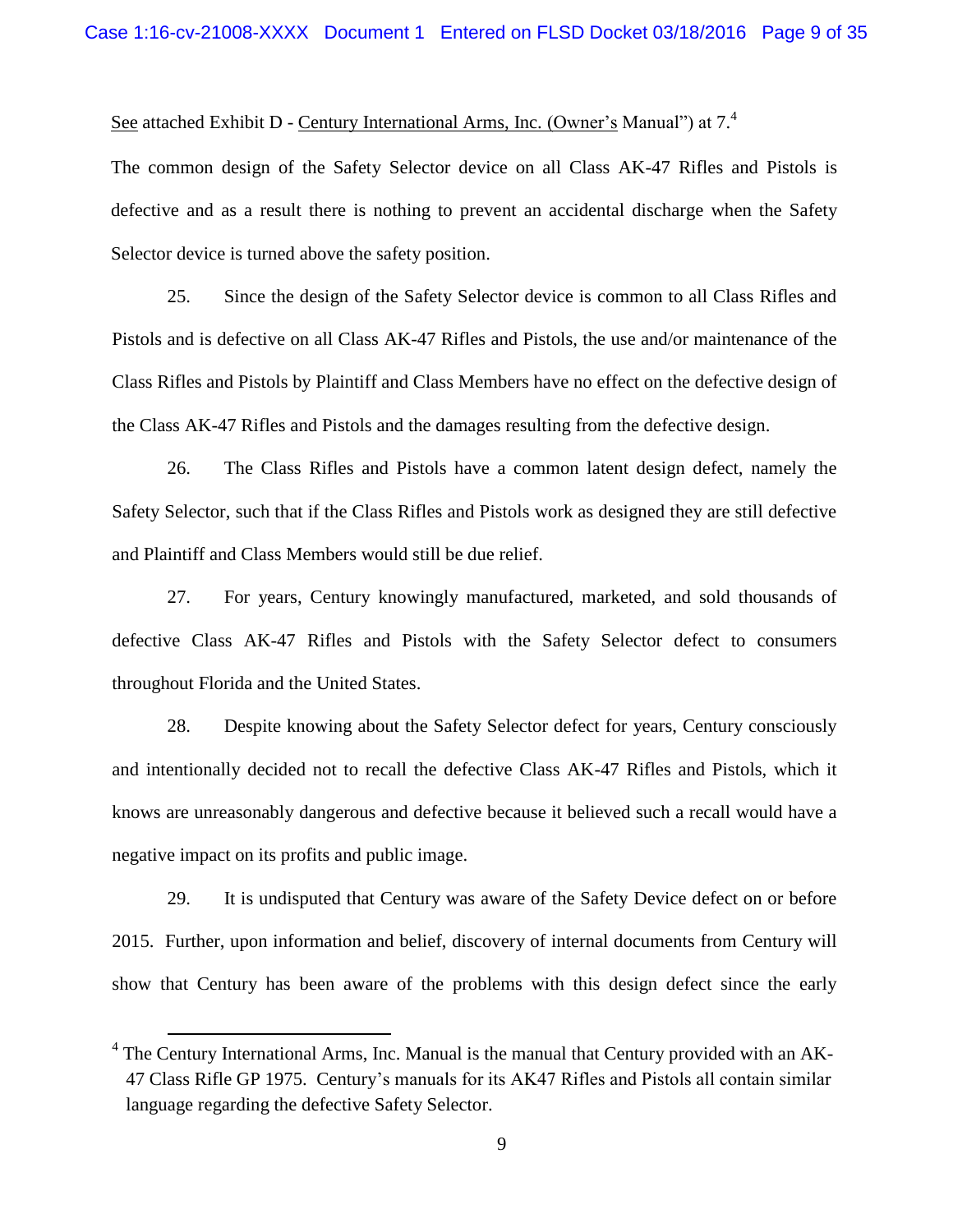production of the Class Rifles and Pistols and such discovery will most likely reveal that Century has been aware of this defect since the Class AK-47 Rifles and Pistols were first designed, manufactured, imported, tested, produced, and distributed in the United States. In addition, the evidence will reveal Century turned a blind eye to complaints about the defective Safety Selector.

30. In 2015, a YouTube video demonstrated the Safety Selector defect.

31. A review of the website <https://www.youtube.com/watch?v=14ETsyHoRwI> video reveals in the comments to the video that many owners of Defendant's Class AK-47 Rifles and Pistols have had accidental discharges due to the defective Safety Selector. Moreover, the video demonstrates the defect.

32. On January 16, 2015 Fire Mountain Outdoors posted "AK Platform Safety Alert!! Watch!", which again demonstrated the Safety Selector defect. The post's comments stated that a previous YouTube post was taken down, which had been posted by Guns and Stuff.

33. Despite all of the information Century had in connection with the defective design of the Safety Selector device and that the Class Rifles and Pistols will discharge when the Safety Selector is above the safety position without the trigger being pulled, Century has not undertaken any effort in Florida or elsewhere in the United States to inform the public and/or individuals who own Class AK-47 Rifles and Pistols about the defect, or to issue any recalls and replace or repair the Class AK-47 Rifles and Pistols.

34. Plaintiffs have filed this nationwide Class Action Complaint in order to seek declaratory relief and compensation for the damages of Plaintiffs and the proposed Class and to force Century to act as responsible corporate citizens by educating their customers, the lawful possessors of the Class AK-47 Rifles and Pistols, and the public about the dangers of the Class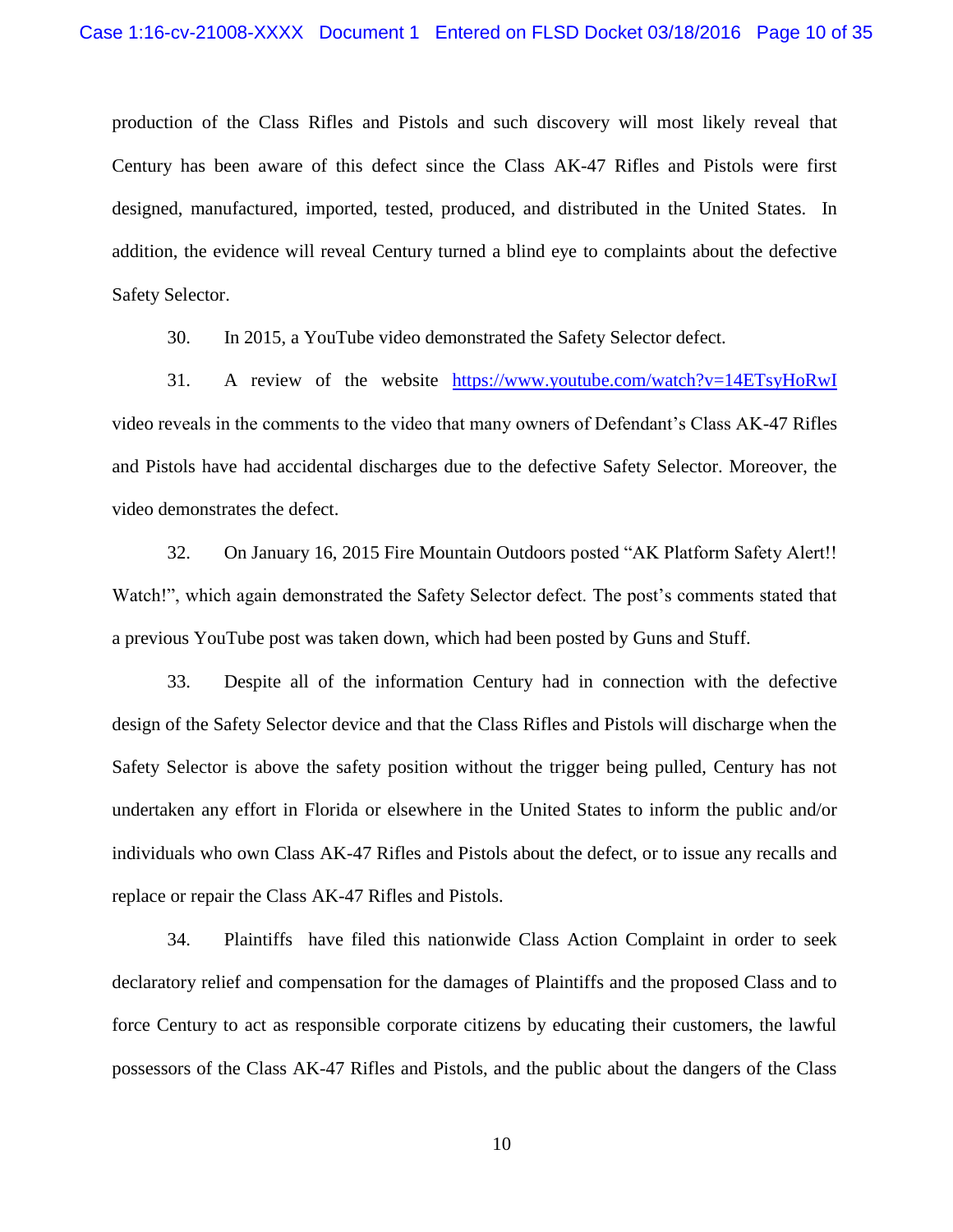AK-47 Rifles and Pistols, repairing the defect in the Class AK-47 Rifles and Pistols, or compensating Plaintiffs and the proposed Class so they can replace the Class AK-47 Rifles and Pistols and/or repair and replace the defect in the Class Rifles and Pistols on their own.

35. The allegations in this Complaint are well-supported by the troublesome history of the Class AK-47 Rifles and Pistols, the harmful, potentially life-threatening, consequences of their use by consumers, as well as Century's continuing denial or failure to acknowledge the defect. These critical facts about the Class Rifles and Pistols and the defect have been hidden from the public by Century's pattern of concealing the defect and refusing to warn the public despite Century's knowledge of the defect.

36. Simply stated, the Class AK-47 Rifles and Pistols are defective and inherently dangerous, and Century has known about the defect, but has allowed the Class AK-47 Rifles and Pistols to remain in the hands of unsuspecting gun owners to the imminent risk of harm to the owners of the Class AK-47 Rifles and Pistols and to the public at large.

#### **PLAINTIFF JEFFREY MELTON**

37. Plaintiff Melton owns a Class AK-47 Rifle that is a Century model GP 1975 which was purchased new from J&G Sales in Prescott, Arizona, for approximately \$500<sup>5</sup>. Plaintiff Melton's Century Arms GP 1975 Rifle's Safety Selector advances beyond the safety position with the dust cover on which causes the gun to fire even though Melton's hand is nowhere near the trigger.

#### **PLAINTIFF EZEKIEL MORRIS**

38. Plaintiff Morris owns a Class AK-47 Rifle that is a Century model OPAP which was purchased from Shooting Sports, in Moline, Illinois, for approximately \$350. Prior to 2016, while Plaintiff Morris was firing his AK47 Rifle at a gun range, Morris proceeded to place the

 $\overline{a}$ 

 $<sup>5</sup>$  Plaintiff Melton purchased the gun and ammunition together as a package deal.</sup>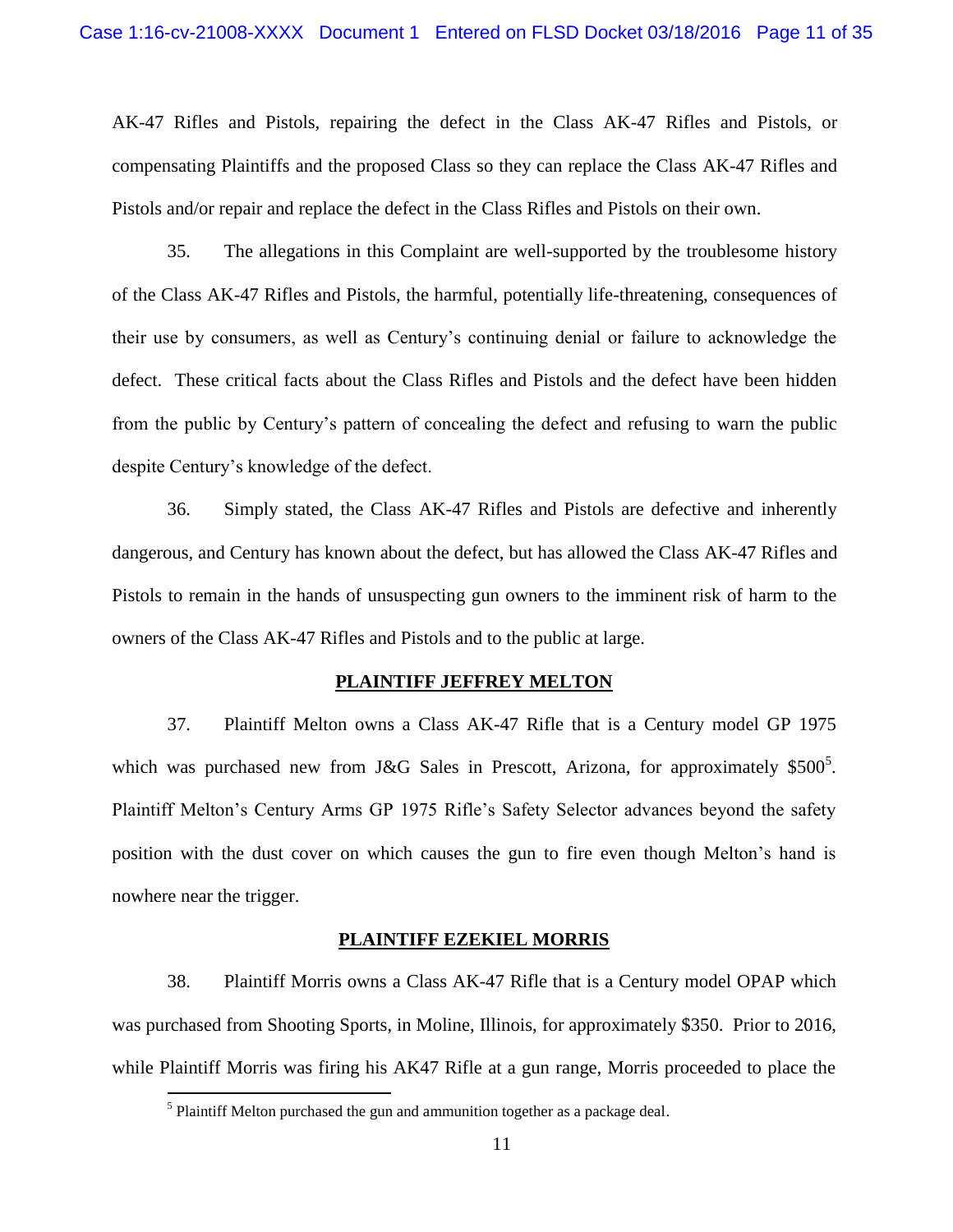Safety Selector in the safe position. As Morris was moving the Safety Selector to the safe position, the Safety Selector advanced beyond the safety position with the dust cover on. Morris, an experienced gun handler, knew that if the Safety Selector advanced any further, the gun would discharge. On this occasion, Morris was able to stop the Safety Selector from going any further and prevented the discharge. Morris' Century Arms OPAP Rifle's Safety Selector advances beyond the safety position with the dust cover on which causes the gun to fire even though Morris' hand is nowhere near the trigger.

### **PLAINTIFF TOMMY ALLEN JOHNSON**

39. Plaintiff Johnson owns a Class AK47 Rifle that is a Century Model NPAP which was purchased new in late October, 2013, for approximately \$699 plus tax, from Take Aim Guns, in Palm Harbor, Florida. Plaintiff's Class AK47 Rifle has the Safety Selector defect that is common to every other Class AK47 Rifle. About a week after purchasing the AK47 Rifle, after clearing his magazine at a gun range, Johnson proceeded to place the Safety Selector in the safe position. In one motion, with minimal force, the Safety Selector advanced beyond the safety position with the dust cover on. Johnson, who is an avid gun user and enthusiast, took the AK47 Rifle back to Take Aim Guns and informed the store of the safety problem. Having concerns as to the safety of his newly purchased AK47, Johnson called Century Arms in Delray Beach, Florida, and informed them of the problems with the Safety Selector. Despite contacting Century Arms and informing them that the Safety Selector advanced beyond the safety position, Johnson never received a response from Century Arms.

40. Plaintiff Johnson's Century Arms NPAP AK47's Safety Selector advances beyond the safety position with the dust cover on which causes the gun to fire even though Johnson's hand is nowhere near the trigger.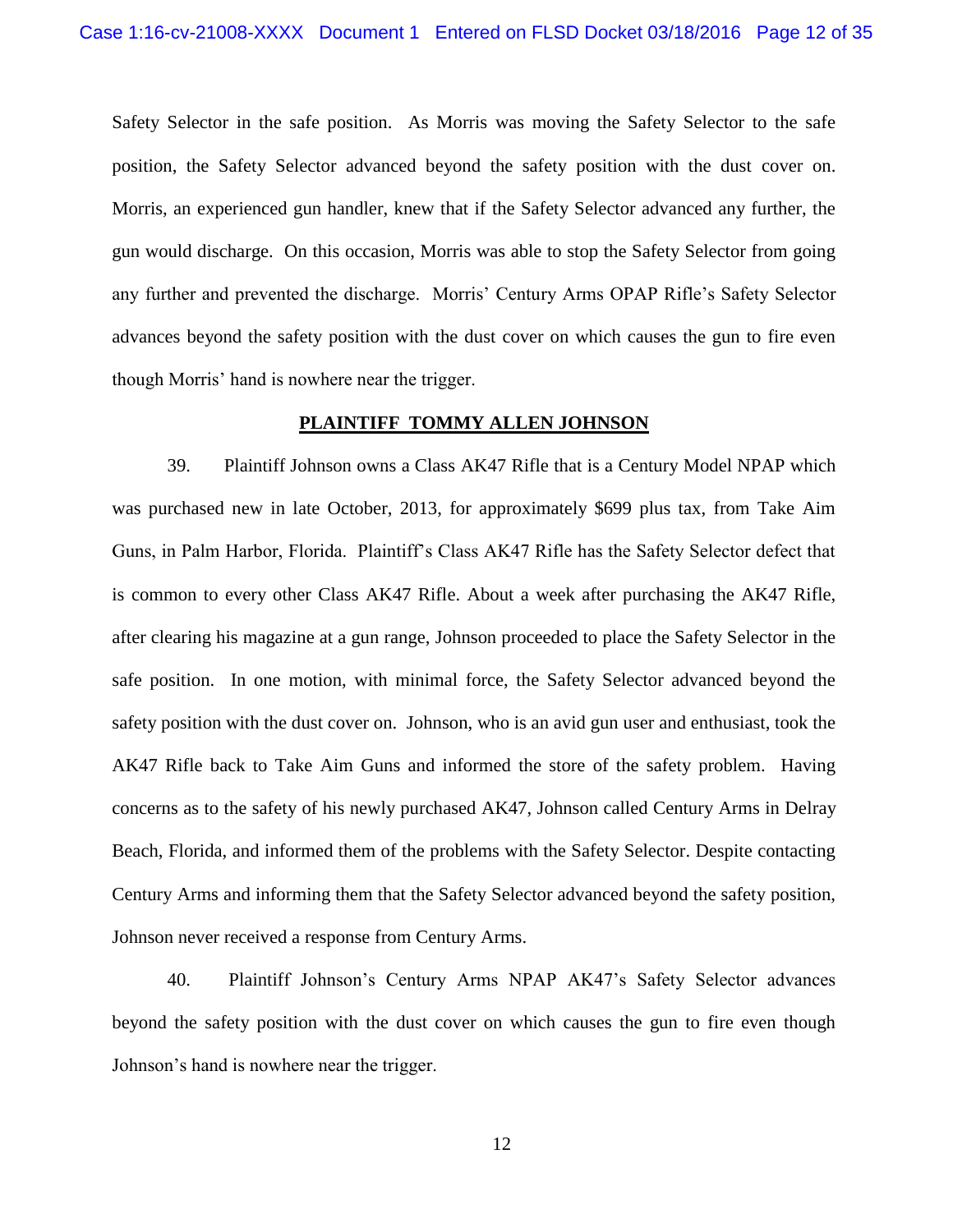# **PLAINTIFF JUAN VALDES**

41. Plaintiff Valdes owns a Class AK47 Rifle that is a Century Model M70AB2 cal 7.62x39mm which was purchased new on or about December 26, 2013, for approximately \$839.00 plus tax, from Miami Police Supply a/k/a Mark's Guns Corp., in Miami, Florida. Plaintiff's Class AK47 Rifle has the Safety Selector defect that is common to every other Class AK47 Rifle. On or about July 26, 2014, in Coral Gables, Florida, Plaintiff Valdes was in the process of cleaning his Class AK47 Rifle. As Plaintiff Valdes was handling the Class AK47 Rifle, his hand was not on or near the trigger. Plaintiff Valdes recalls the safety mechanism being on safe prior to cleaning the AK47 Rifle. Suddenly and unexpectedly, without Plaintiff Valdes engaging the trigger, the AK47 Rifle discharged a round that was chambered. The discharged bullet ripped through his bedroom wall and entered the apartment unit next door. It is believed that the Safety Selector advanced beyond the safety position and discharged the weapon.

42. Despite Valdes' belief that the gun was in safe mode, the Class AK47 Rifle discharged. The damage caused by the discharged bullet to the neighbor's apartment unit was significant. Fortunately, the discharged bullet struck no human.

# **PLAINTIFF MANVILLE SMITH**

43. Plaintiff Smith owns a Class AK47 Rifle that is a Century Model M70 which was purchased from his father for approximately \$500. Plaintiff Smith's Century Arms M70 AK47 Rifle's Safety Selector advances beyond the safety position with the dust cover on which causes the gun to fire even though Smith's hand is nowhere near the trigger.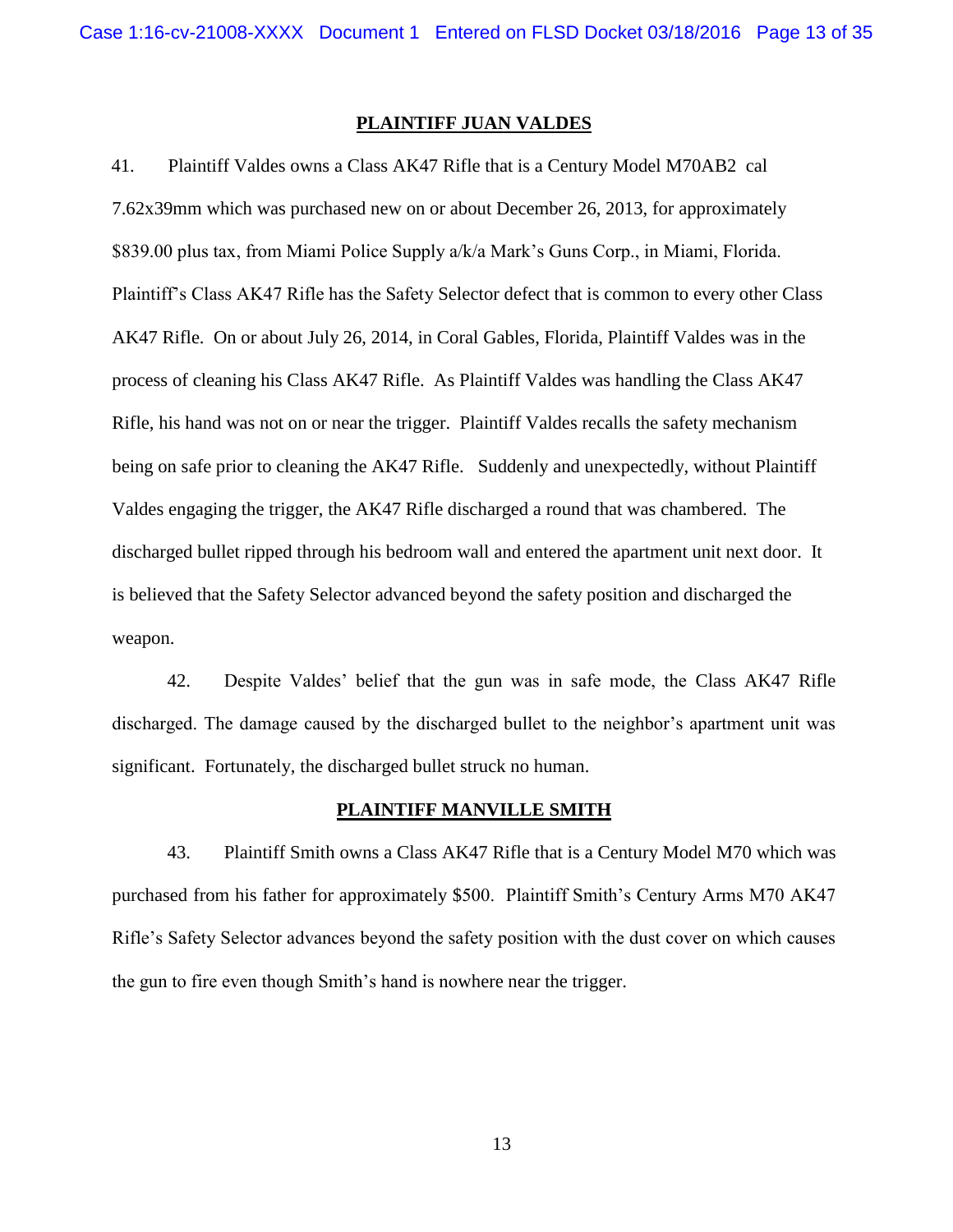# **DEFINITION AND CLASS ACTION ALLEGATIONS**

44. Plaintiffs bring this suit as a nationwide Class Action on behalf of themselves and all others similarly situated pursuant to Rules 23(a), 23(b)(2), and/or 23(b)(3) of the Federal Rule of Civil Procedure. The Class that Plaintiffs seek to represent is defined as follows:

**All individuals in the United States who own a Century AK-47 manufactured after 1995, with a full auto Safety Selector, including, but not limited to, the following models: 1960AK; 1980; WASR; M70AB2; RPK; DRAGUNOV; AMD65; M70B1; M72; GP 1972; 1975 AK BULLPUP; GOLANI; DRACO PISTOL; PLS 54C; M70B2; M76; AK74; TANTAL; C39; AES10B; GP 1075; SAIGA; PAP M85; PAPM92; M70; N-PAP; GP AK 74; MAK-22, PAP M90; and AK63D.**

45. Subject to additional information obtained through further investigation and discovery to be conducted, the foregoing definition of the Class may be expanded or narrowed by amendment or an amended complaint. Specifically excluded from the Class are Century's officers, directors, agents, trustees, parents, children, corporations, trusts, representatives, employees, principals, servants, partners, joint ventures, or entities controlled by the Century Defendants and their heirs, successors, assigns, or other persons or entities related to or affiliated with the Century Defendants and/or their officers and/or directors, or any of them; the Judge assigned to this action, and any member of the Judge's immediate family; and persons claiming personal injuries as a result of the Safety Selector Device.

46. Numerosity: The Class is composed of thousands of persons across the United States, the joinder of whom in one action is impractical. While the exact number and identity of Class Members are not presently known, they can be identified through the review of records in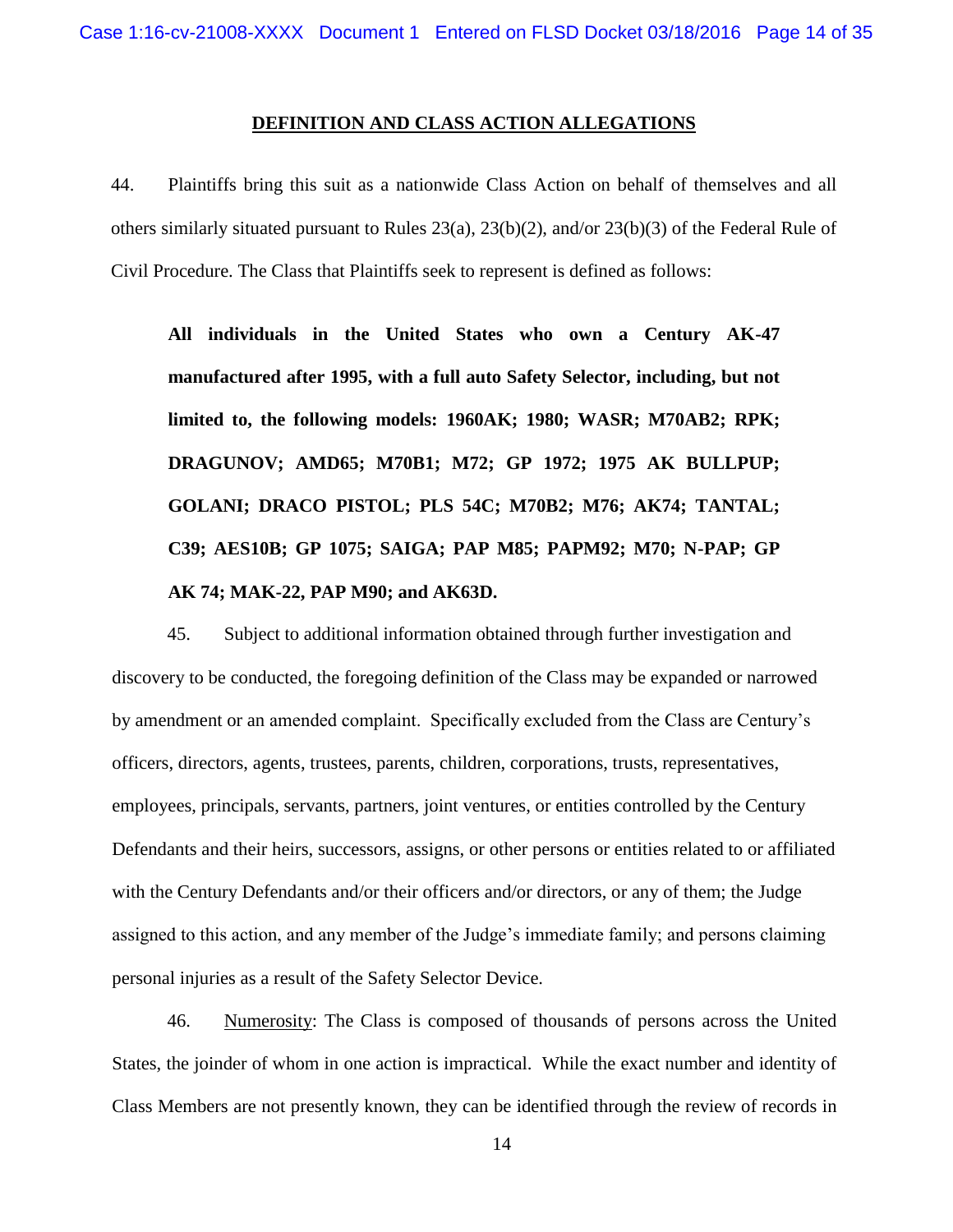Century's possession, custody and control, and/or through other formal discovery. Plaintiffs are informed and believe that thousands of Class AK-47 Rifles and Pistols, with the defect have been manufactured and sold in Florida and throughout the United States. The individuals in the Class are so numerous, consisting of at least thousands of Class Members, that the sheer number of aggrieved persons makes joinder of all such persons impracticable, and the disposition of their claims in a class action, rather than in individual actions, will benefit the parties and the Court and is the most efficient and fair way to resolve the controversy.

47. Commonality: Century Defendants have engaged in a standardized course of conduct that affects all Class Members. The critical question of law and fact common to the Plaintiffs Class that will materially advance the litigation is whether the Class AK-47 Rifles and Pistols are inherently defective, contrary to the expectations imparted by Century Defendants through their representations, omissions, and suppression. Furthermore, other questions of law and fact common to the Class exist as to all members of the Class and predominate over any questions affecting only individual members of the Class include the following:

> a. Whether the common design of the Safety Selector device is defective;

> b. Whether the common design of the Safety Selector device prevents the Class AK-47 Rifles and Pistols from firing should the Class AK-47 Rifle's and Pistol's Safety Selector device rise above the safety position.

> c. Whether Century violated the Florida Deceptive and Unfair Trade Practices Act by, among other things, engaging in unfair, unlawful, or fraudulent practices in connection with the failure to disclose the material and life-threatening defect in the Class AK-47 Rifles and Pistols;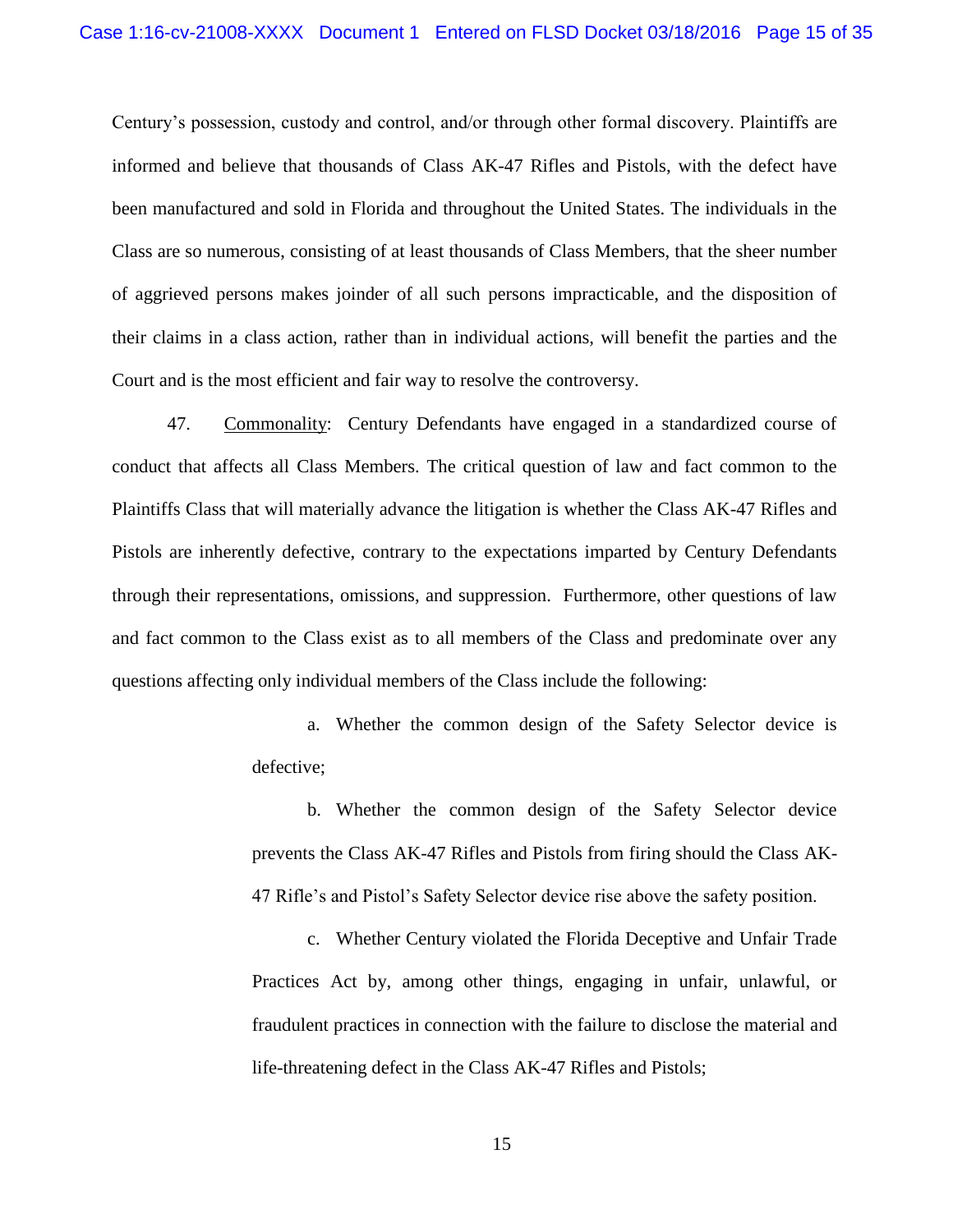d. Whether Century has been wrongfully and/or unjustly enriched as a result of the conduct set forth in the Complaint;

e. Whether Plaintiff and the Class are entitled to equitable relief, including but not limited to restitution;

f. Whether the design or manufacturing of the Class AK-47 Rifles and Pistols causes the defect, and thus the Class Rifles and Pistols are not suitable for their intended use;

g. Whether Century knew or should have known that the Class AK-47 Rifles and Pistols were defective;

h. Whether Century had a duty to Plaintiff and the Class to disclose the true nature of the Class AK-47 Rifles and Pistols;

i. Whether Century had a duty to recall the Class AK-47 Rifles and Pistols;

j. Whether Century falsely represented that the Class AK-47 Rifles and Pistols were of a certain standard, quality, and grade, when in fact, they were not;

k. Whether Century suppressed and concealed material information regarding the true characteristics and defective nature of the Class AK-47 Rifles and Pistols;

l. Whether Century's suppression and omission of the defect was knowing, intentional, reckless, and/or malicious;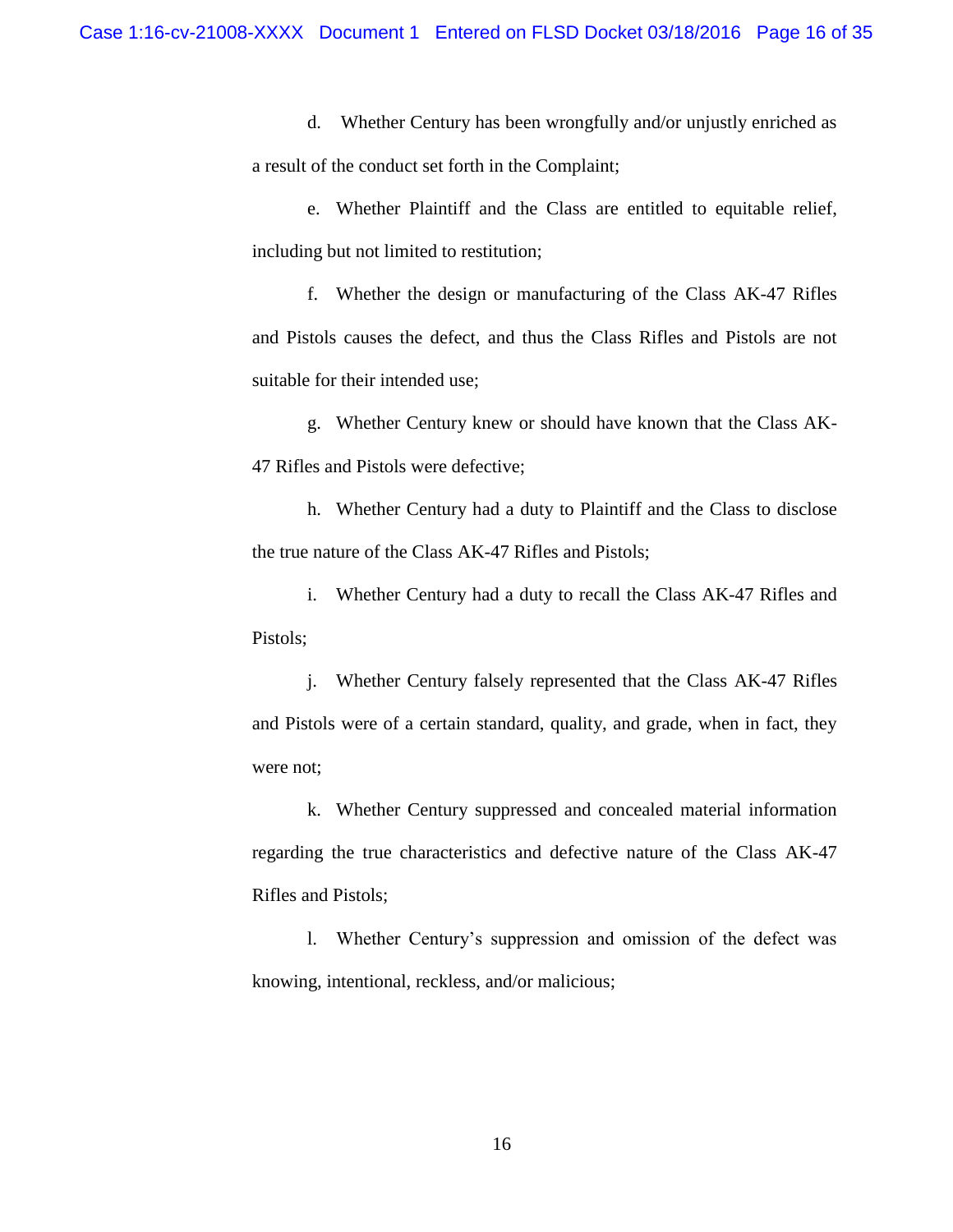m. Whether Plaintiffs and the Class Members are entitled to compensatory, statutory, punitive, exemplary, and/or other forms of damages, and/or other monetary relief and, if so, in what amount;

n. Whether Century breached its Implied Warranties to Plaintiffs and the Class; and

o. Whether Plaintiffs and the Class members are entitled to an order (1) permanently enjoining Century from manufacturing, assembling, importing, marketing, advertising, distributing, and selling Class AK-47 Rifles and Pistols, (2) and requiring Century to recall all Class AK-47 Rifles and Pistols, and (3) requiring Century to compensate Plaintiffs and Class Members.

48. Typicality: Plaintiffs' claims are typical of the claims of the members of the Class, as all such claims arise out of Century's conduct in designing, manufacturing, testing, marketing, advertising, warranting, and selling the defective Class AK-47 Rifles and Pistols. The defect of the Class AK-47 Rifles and Pistols renders each Class Members' claims, legal theory, and injury common and typical.

49. Adequate Representation: Plaintiffs will fairly and adequately protect the interests of the members of the Class and has no interests antagonistic to those of the Class. Plaintiffs have retained counsel and that are experienced in the prosecution of complex litigation and class actions.

50. Predominance and Superiority: The class action in this instance is appropriate for certification because questions of law and fact common to the members of the Class predominate over questions affecting only individual members, and this Class action is superior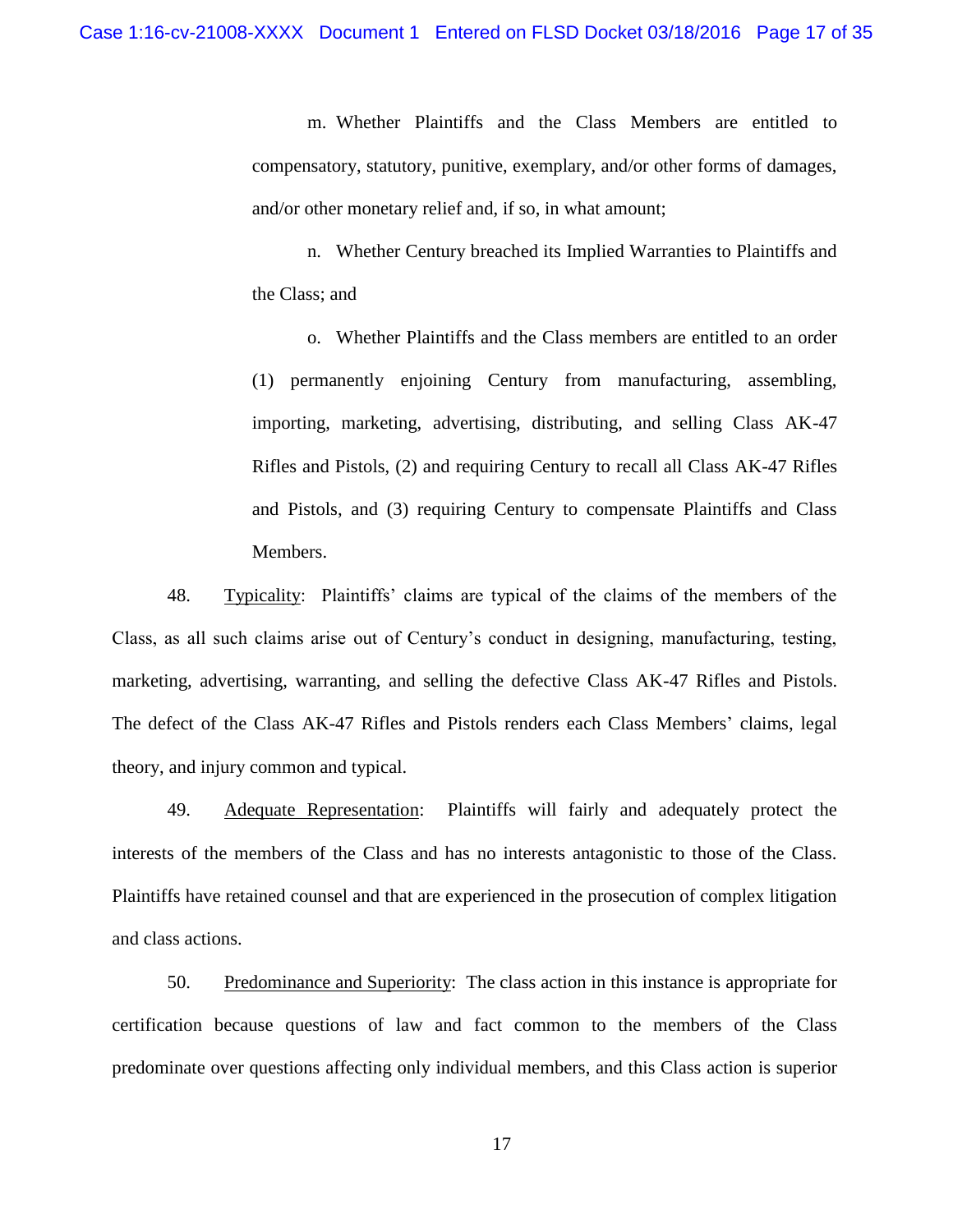to other available methods for the fair and efficient adjudication of this controversy, since individual joinder of the Class is impracticable. The common liability issues in this Class Action may be resolved efficiently on a class-wide basis. Should individual Class Members be required to bring separate actions, **assuming Class Members were aware of the latent Defect**, this Court and/or courts throughout the nation would be confronted with a multiplicity of lawsuits burdening the court system while also creating the risk of inconsistent rulings and contradictory judgments. In contrast to proceeding on a case-by-case basis, in which inconsistent results will magnify the delay and expense to all parties and the court system, this class action presents far fewer management difficulties while providing unitary adjudication, economies of scale and comprehensive supervision by a single court. The common design of the Safety Selector device is a latent defect and the Class AK-47 Rifles and Pistols are defective in a way that would not be apparent to Plaintiffs and Class Members. As a result, Class Members are unaware of the defect and their claims against Defendants as a result of the latent defect; therefore, without notice of the defect, a failure of justice will occur in the absence of a class action.

### **ESTOPPEL AND TOLLING OF STATUTE OF LIMITATIONS**

51. Century should be estopped from relying on any statutes of limitation or repose by virtue of their acts of fraudulent concealment, which include Century's intentional concealment from Plaintiffs, Class Members, and the general public that the Class AK-47 Rifles and Pistols are defective, while continually marketing the Class Rifles and Pistols with the "Full Auto Safety Selector Device" features described herein.

52. Given Century's affirmative actions of concealment by failing to disclose this known but non-public information about the Safety Selector defect – information over which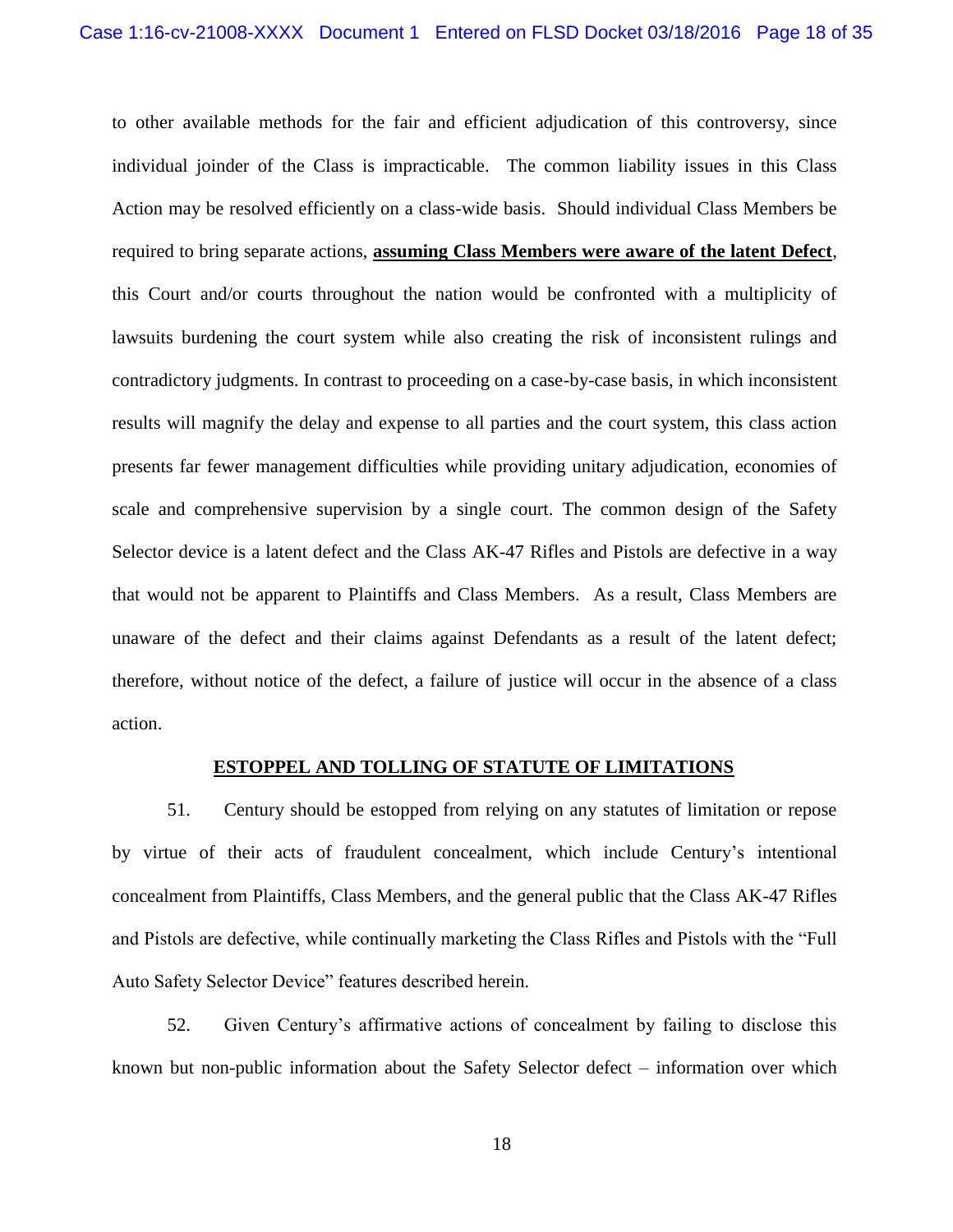Century had exclusive control – and because Plaintiffs and Class members therefore could not reasonably have known that the Class Rifles were defective, Class Defendants are estopped from relying on any statutes of limitations or repose that might otherwise be applicable to the claims asserted herein.

# **CAUSES OF ACTION AND CLAIMS FOR RELIEF**

### **Count One Violation of the Florida Deceptive and Unfair Trade Practices Act**

53. Plaintiffs, individually, and on behalf of all others similarly situated, incorporate by reference paragraphs 1 through 52 and all Exhibits attached hereto as though expressly stated herein in this paragraph.

54. This cause of action is brought pursuant to the Florida Deceptive and Unfair Trade Practices Act, Fla. Stat. §§ 501.201 et seq. (the "Act" or "FDUTPA"). The stated purpose of the Act is to "protect the consuming public . . . from those who engage in unfair methods of competition, or unconscionable, deceptive, or unfair acts or practices in the conduct of any trade or commerce." Fla. Stat. § 501.202(2).

55. Plaintiffs and all Class Members are "consumers" and the transactions at issue in this Complaint constitute "trade or commerce" as defined by Florida Statutes §§ 501.203(7) and (8), respectively.

56. Florida Statute § 501.204(1) declares unlawful "[u]nfair methods of competition, unconscionable acts or practices, and unfair or deceptive acts or practices in the conduct of any trade or commerce."

57. Consumers and the consuming public under the FDUTPA include Florida

residents and non-residents of Florida.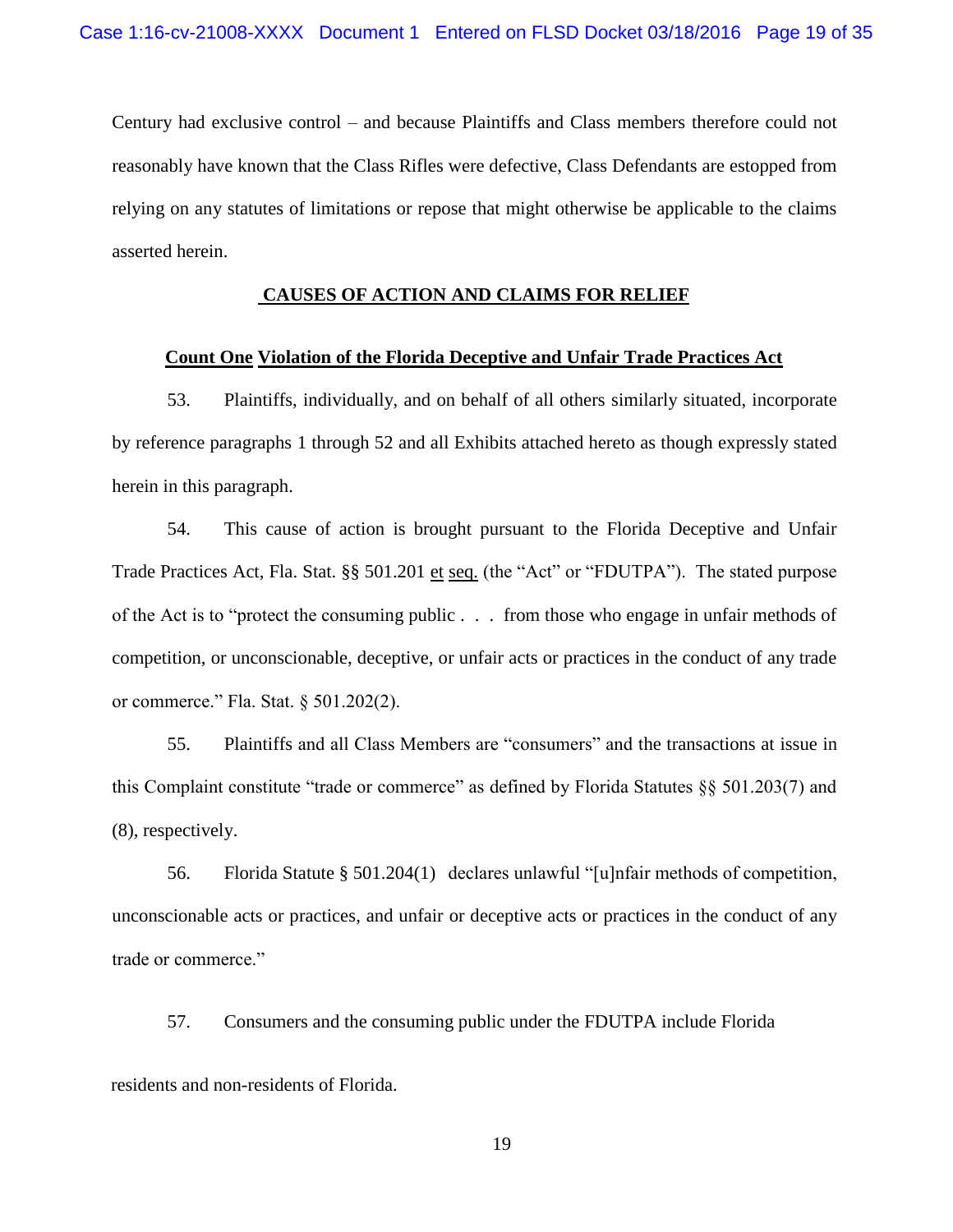58. In violation of the FDUTPA, Century employed fraud, deception, false promise, misrepresentation and the knowing concealment, suppression, or omission of material facts in their distribution, sale, marketing, and/or advertisement of the Class Rifles and Pistols, including information in Century's Manuals, (See Exhibit "D") on the website of Century and the material facts as set forth in the following paragraph.

59. Century engaged in fraud, deception, false promises, misrepresentations, concealment, suppression, or omission of material facts in violation of the FDUTPA in the following ways: (a) represented that Century's Class Rifles and Pistols were manufactured to perform properly, (b) represented that the Class Rifles and Pistols would not fire if the Safety Selector is on or above the safety position, (c) represented that the Safety " position" will be above or covering the stamped letter "S", when in fact the Class AK- 47 Rifles and Pistols will fire when the safety lever is above the "S" stamped position without the trigger being engaged, (d) represented that the Class Rifles and Pistols were safe against accidental firing if the Safety Selector was at or above the safety position. Defendants lacked credible evidence to support those claims, and/or knew that the Class Rifles and Pistols were, in fact, defective and not suitable to be used for their intended purpose; (e) represented that by moving the Safety Selector upward and away from the firing position the Class Rifles and Pistols would not fire, and (f) by distributing and/or selling the Class Rifles and Pistols, Century impliedly represented to Plaintiffs and Class Members that the Class Rifles and Pistols were fit for the purpose for which they were intended and safe to use.

60. Century violated the FDUPTA by failing to disclose to and concealing from Plaintiffs, Class Members, prospective purchasers, and the public the Safety Device defect in the Class Rifles and Pistols.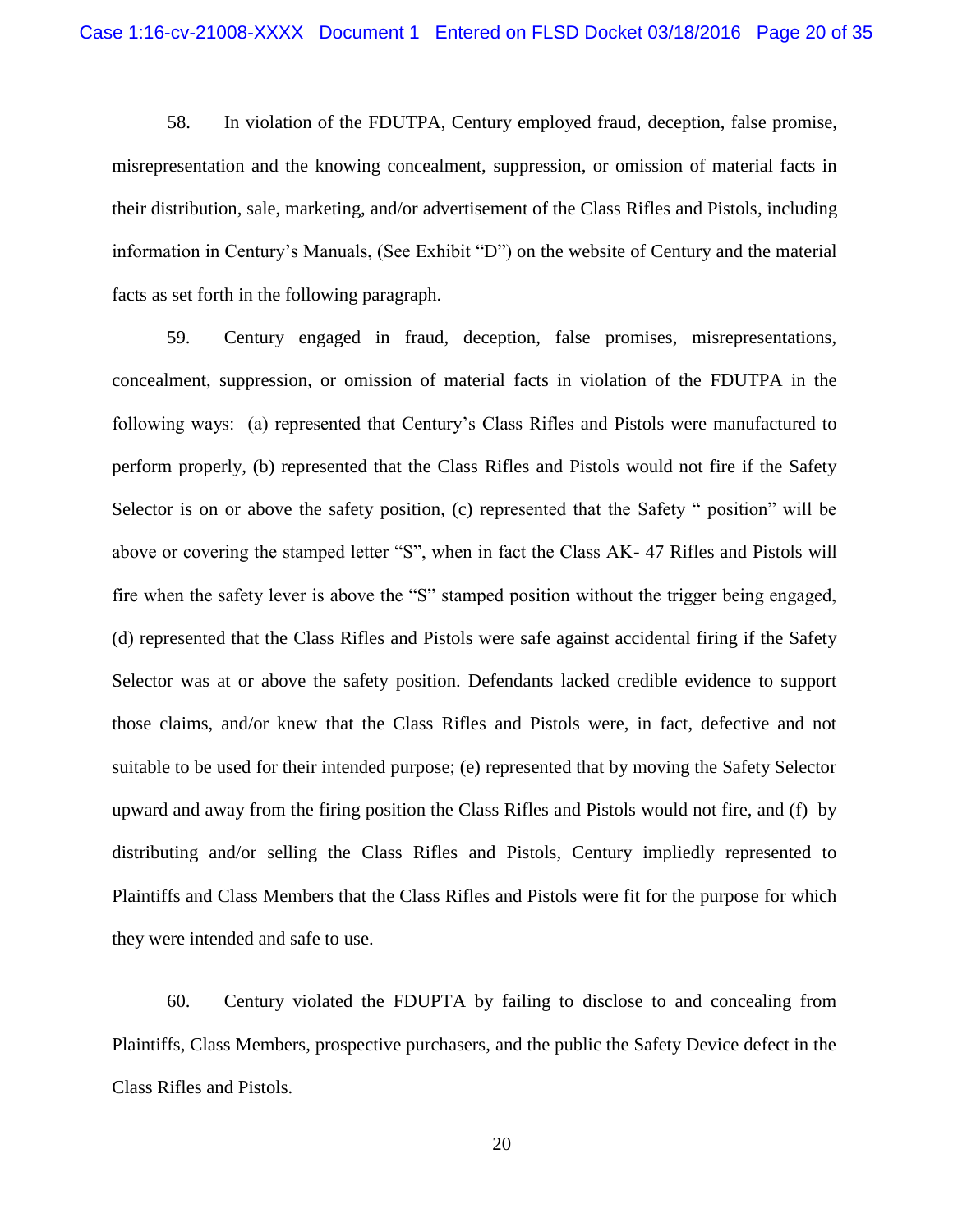61. Century engaged in the concealment, suppression, or omission of the aforementioned material facts with the intent that others, such as Plaintiffs, Class Members, and/or the general public would rely upon the concealment, suppression, or omission of such material facts.

62. These misrepresentations, practices, and omissions of the material facts are likely to affect a consumer's choice of or conduct regarding the ownership and/or use of the Class Rifles. The issue is not whether Plaintiffs and Class Members relied on the misrepresentations, practices, concealment, and omissions of the material facts, but whether the misrepresentations, practices, concealment, and omissions of the material facts were likely to deceive a consumer acting reasonably in the same circumstances. Plaintiffs and Class Members need not prove individual reliance. Since proof of reliance is not necessary, issues relating to causation and damages will be common to Plaintiffs and all Class Members. To the extent reliance is required by law, reliance and damages are sufficiently shown by the fact that Plaintiffs and Class Members own and/or use Class Rifles and Pistols.

63. Century's concealment, suppression, or omission of material facts as alleged herein constitutes unfair, deceptive and fraudulent business practices within the meaning of the FDUTPA.

64. Century either knew, or should have known, that the Class Rifles and Pistols were defectively designed and/or manufactured and were not safe against accidental discharge and that serious injury or death could occur when a Class Rifle's and Pistols' Safety Selector is placed above the safe position.

65. Upon information and belief, Century knew that at the time the Class Rifles and Pistols left Century's control and contained the defect described herein. At the time of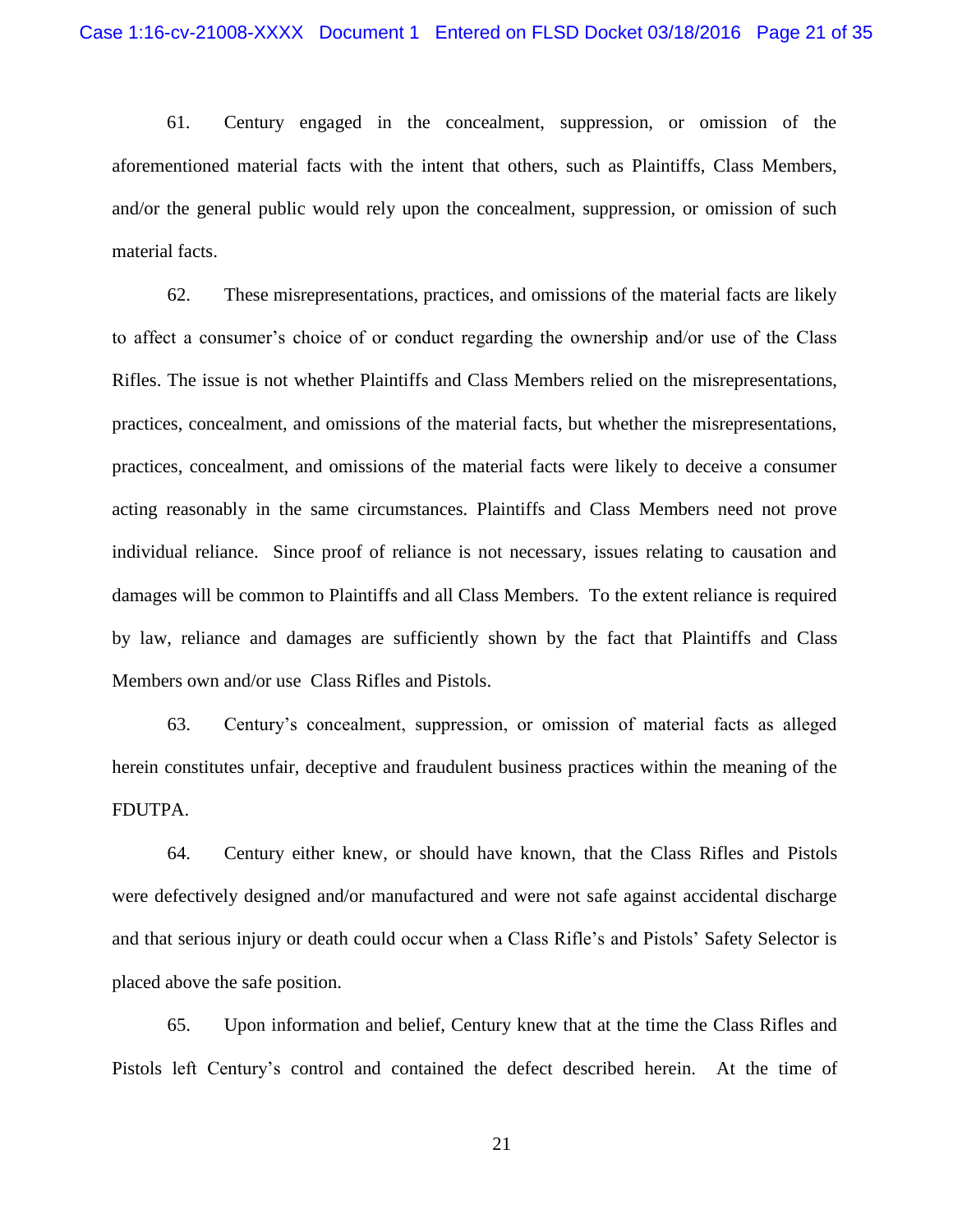manufacture, distribution, and/or sale, the Class Rifles and Pistols contained the common design Safety Selector defect. The defect reduced the effectiveness and performance of the Class Rifles and Pistols and rendered them unable to perform the ordinary purposes for which they were used as well as caused the resulting damage described herein.

66. As a direct and proximate cause of the violation of the FDUTPA, described herein, Plaintiffs and Class Members have been injured in that they own and/or use Class Rifles and Pistols with the full auto Safety Selector defect based on nondisclosure of the material facts alleged herein, including but not limited to, nondisclosure of the Safety Selector defect.

67. Century's unlawful conduct is continuing, with no indication that the Century Defendants' unlawful conduct will cease.

68. Century's actions in connection with the designing, manufacturing, marketing, testing, and distributing of the Class Rifles and Pistols as set forth herein evidences a lack of good faith, honesty in fact, and observance of fair dealing so as to constitute unconscionable commercial practices, in violation of the FDUTPA, Fla. Stats.  $\S$ § 501.201, et seq.

69. Century acted willfully, knowingly, intentionally, unconscionably and with reckless indifference when it committed these acts of consumer fraud described herein.

70. Said acts and practices on the part of Century were and are illegal and unlawful pursuant to Florida Statute § 501.204.

71. As direct result and proximate result of Century's violations of the FDUTPA, Plaintiffs and Class Members have suffered damages, regardless of whether the Class Rifles and Pistols have malfunctioned or manifested the Safety Selector defect in some way. Plaintiffs and the Class Members are entitled to compensatory damages, including damages for the diminished value of the Class Rifles and Pistols. Further, Plaintiffs and Class Members are entitled to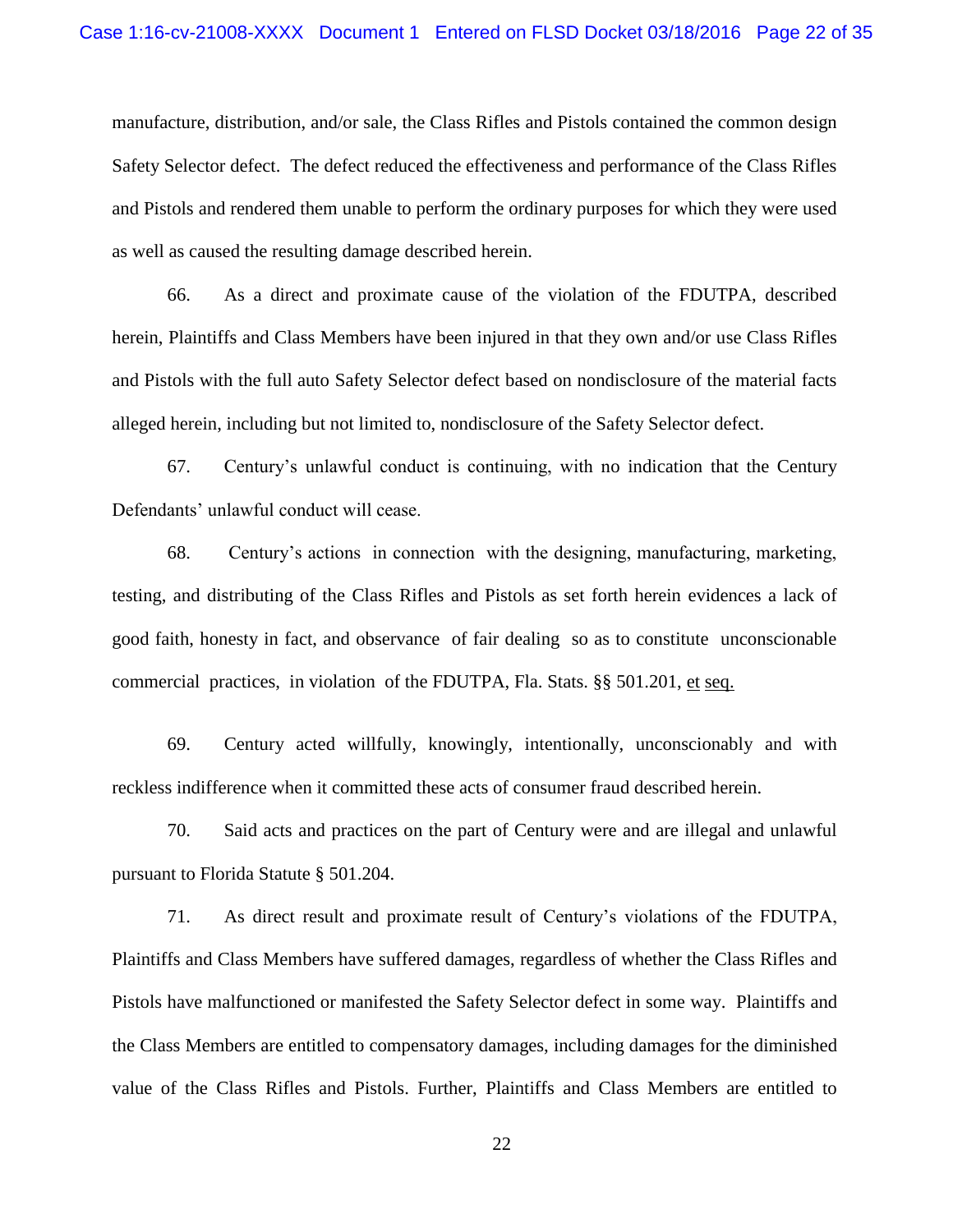equitable and declaratory relief, damages allowed under FDUTPA, costs, the establishment of a common fund if necessary, and statutory attorney fees.

### **Count Two Negligence**

72. Plaintiffs, individually, and on behalf of all others similarly situated, incorporate by reference paragraphs 1 through 52 and all Exhibits attached hereto as though expressly stated herein in this paragraph.

73. At all times relevant to this action, Century had the duty to exercise that degree of care that a reasonably prudent firearm manufacturer and/or distributor should use in the design, testing, selection, manufacture, assembly, marketing, supply, distribution and sales of the Class Rifles and Pistols. Notwithstanding this duty, and in violation thereof, Century Defendants negligently and carelessly designed, tested, selected, manufactured, assembled, marketed, supplied, distributed, and sold Class Rifles and Pistols with the Safety Selector defect. As a direct and proximate result of this breach of duty, individuals who own a Class Rifles and Pistols are exposed to a substantial, clear, and unreasonable risk of serious injury or death.

74. Plaintiffs, on behalf of themselves, and the Class, demand judgment against Century for compensatory damages for themselves and each member of the Class, for the establishment of a common fund, plus attorney's fees, interest and costs.

# **Count Three Strict Liability In Tort – Restatement (Second) Of Torts § 402A**

75. Plaintiffs, individually, and on behalf of all others similarly situated, incorporates by reference paragraphs 1 through 52 and all Exhibits attached hereto as though expressly stated herein in this paragraph.

76. Century designed the Class Rifles and Pistols with the Safety Selector defect, rendering the Class Rifles and Pistols inherently dangerous and creating a substantial, clear,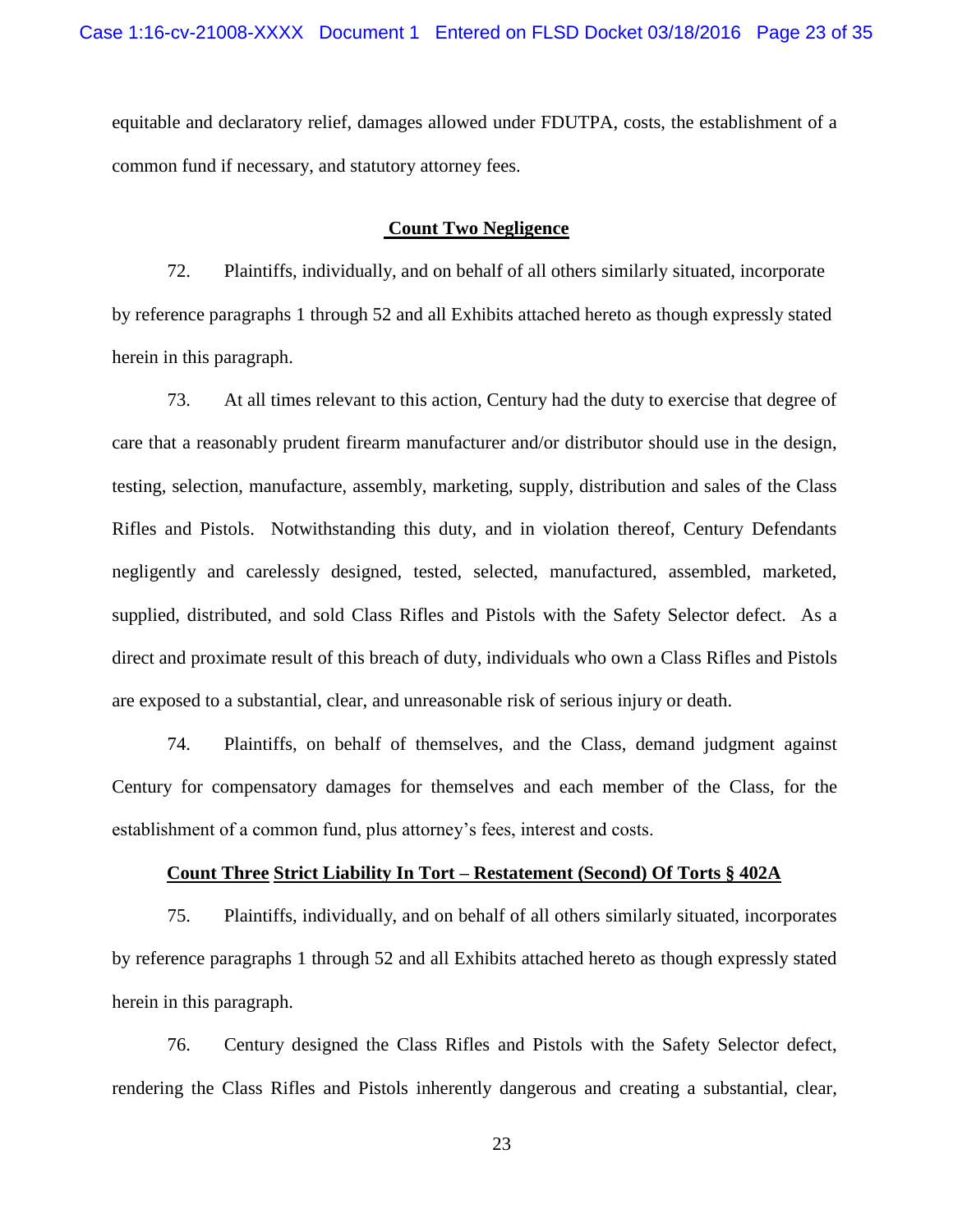extreme and unreasonable risk of serious injury or death to Plaintiffs and Class Members. Century manufactured, assembled, marketed, distributed, and sold the Class Rifles and Pistols with the Safety Selector defect. The Class Rifles and Pistols were in the same defective condition due to the full auto Safety Selector defect from the time they left Century's control until they reached the Plaintiffs and Class Members, all of whom use the Class Rifles in the manner intended by Century.

77. The Class Rifles and Pistols were sold in substantial and unreasonably dangerous condition to an extent beyond that which would be contemplated by the ordinary consumer, including, Plaintiffs and Class Members.

78. As a direct and proximate result of the facts alleged above, Plaintiffs and Class Members are exposed to a clear, substantial, and unreasonable risk of serious injury or death from the Safety Device defect and the Class Rifles and Pistols.

79. Century is strictly liable in tort for all injuries, damages, and losses that have or may result from the unintentional and unwanted discharge of a Class Rifles and Pistols, and for the cost of rendering the Class Rifles and Pistols safe.

80. Plaintiffs, on behalf of themselves, and the Class, demand judgment against Century for compensatory and punitive damages for themselves and each member of the Class, for the establishment of a common fund, plus attorney's fees, interest and costs.

### **Count Four Breach of Implied Warranty of Merchantability**

81. Plaintiffs, individually, and on behalf of all others similarly situated, incorporate by reference paragraphs 1 through 52 and all Exhibits attached hereto as though expressly stated herein in this paragraph.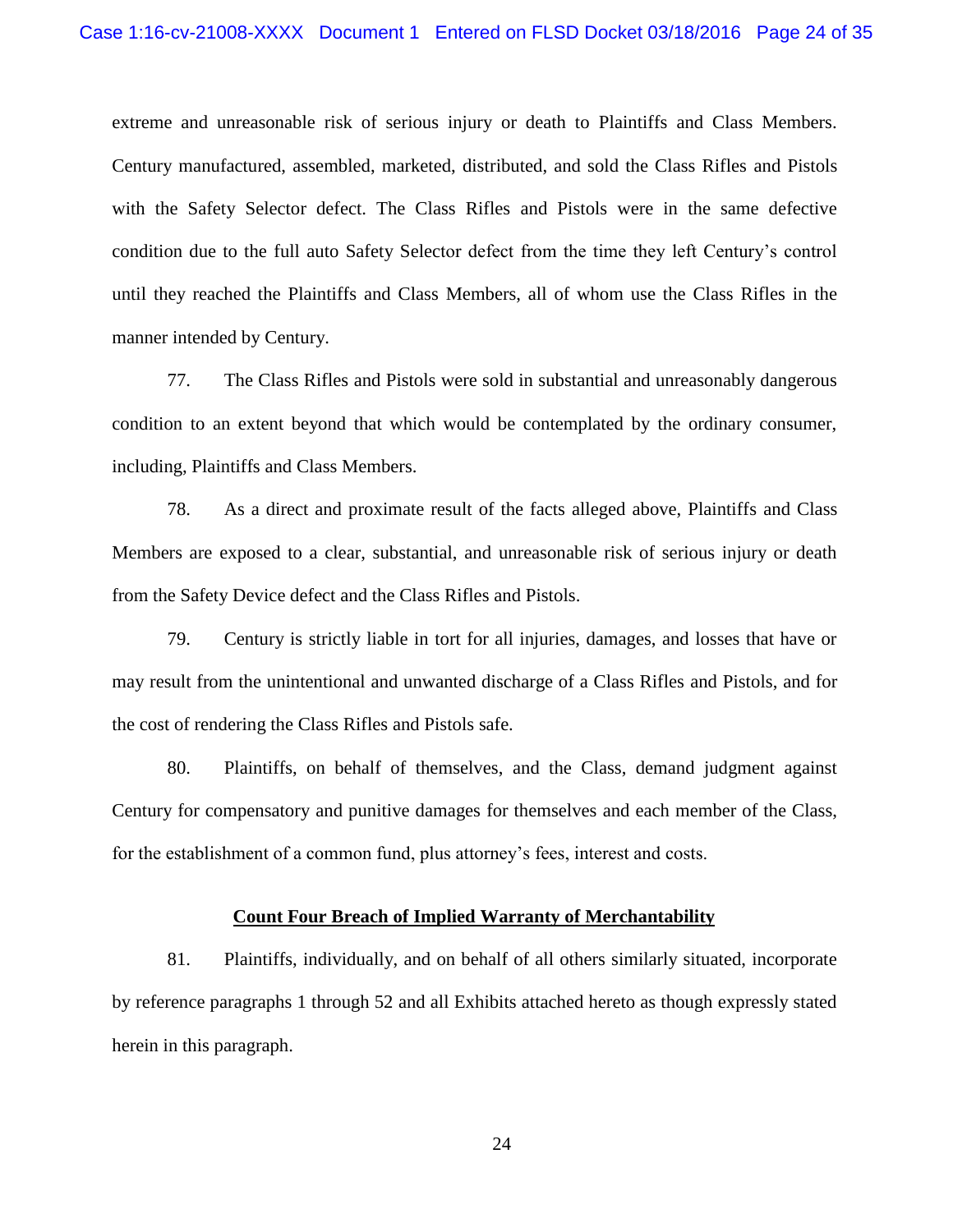82. At all times mentioned herein, Century designed, manufactured, marketed, distributed, and sold the Class Rifles and Pistols with the Safety Selector defect. Prior to ownership of the Class Rifles and Pistols by Plaintiffs and Class Members, Century impliedly warranted to Plaintiffs and Class Members that the Class Rifles and Pistols were of quality and fit for the use for which they were intended, that the Class Rifles and Pistols were merchantable, would operate effectively, were safe for normal use, suitable for the ordinary and usual purposes for which they were intended, and would not create an unreasonable risk of injury to consumers.

83. Plaintiffs and Class Members, in owning and/or using the Class Rifles and Pistols, relied upon the skill and judgment of Century.

84. The Class Rifles and Pistols are unfit for their intended use and are not of merchantable quality, as warranted by Century, in that they had and/or have the propensities to fail to perform and protect, including but not limited to, accidentally discharging when the Safety Selector is not in the firing position and the Safety Selector is above the "S" position. Plaintiff's Class Rifle and Pistols caused Plaintiffs to sustain damages as herein alleged.

85. Century designed and manufactured the Class Rifles and Pistols using a defective Safety Selector device. Century designed, manufactured, marketed, distributed, and placed the Class Rifles into the stream of commerce knowing and expecting that the Class Rifles and Pistols would be used by consumers and around the general public. By distributing the Class Rifles and Pistols, Century impliedly represented to Plaintiffs and Class Members that the Class Rifles and Pistols were merchantable, would operate effectively, were safe for normal use, suitable for the ordinary and usual purposes for which they were intended, and would not create an unreasonable risk of injury to consumers.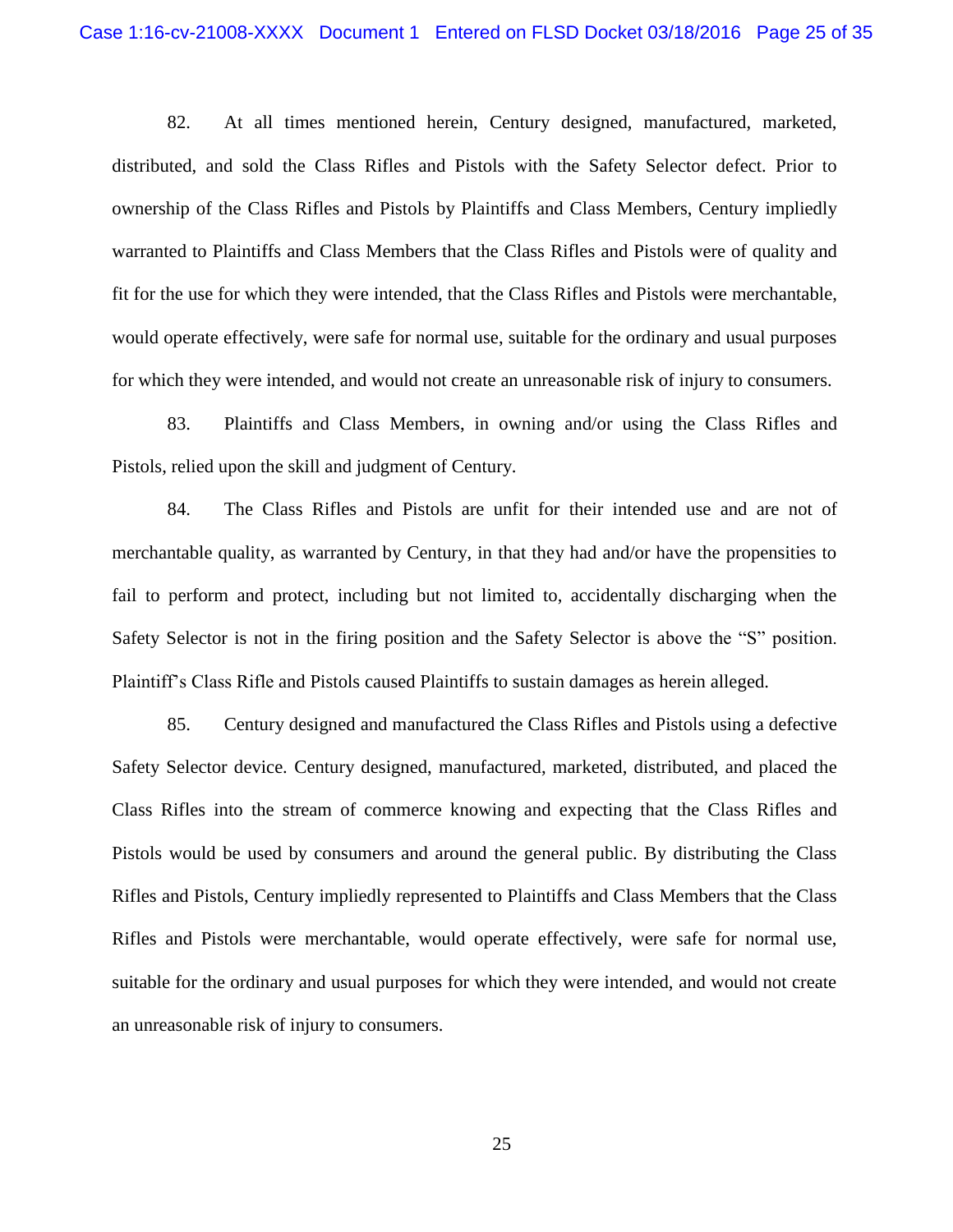86. Century was on notice of the breach of implied warranties at the time the Class Rifles and Pistols were manufactured and distributed by Century. Century knew, or should have known, that the Class Rifles had a propensity to discharge when the Safety Selector is above the "S" position.

87. Century failed to provide an adequate remedy and caused their implied warranties to fail of their essential purpose, thereby permitting remedy under the implied warranties to Plaintiffs and others similarly situated.

88. As a direct and proximate result of the breach of said warranties, Plaintiffs and Class Members have suffered and will continue to suffer a loss as alleged herein in an amount to be determined at trial.

89. Plaintiffs, on behalf of themselves and all others similarly situated, demand judgment against Century for compensatory damages for themselves and each member of the Class, for the establishment of a common fund, plus attorney's fees, interest and costs.

#### **Count Five Magnuson-Moss Warranty Act**

90. Plaintiffs, individually, and on behalf of all others similarly situated, incorporate by reference paragraphs 1 through 52 and Count Four and all Exhibits attached hereto as though expressly stated herein in this paragraph.

91. The implied warranties as described in Count Four are subject to the provisions and regulations of the Magnuson-Moss Warranty Act, 15 U.S.C. 2301, *et seq.* Hereinafter, referred to as MMWA.

92. To the extent required by law, Century has expressly waived any basis of the bargain requirement as to Plaintiffs and Class Members by extending implied warranties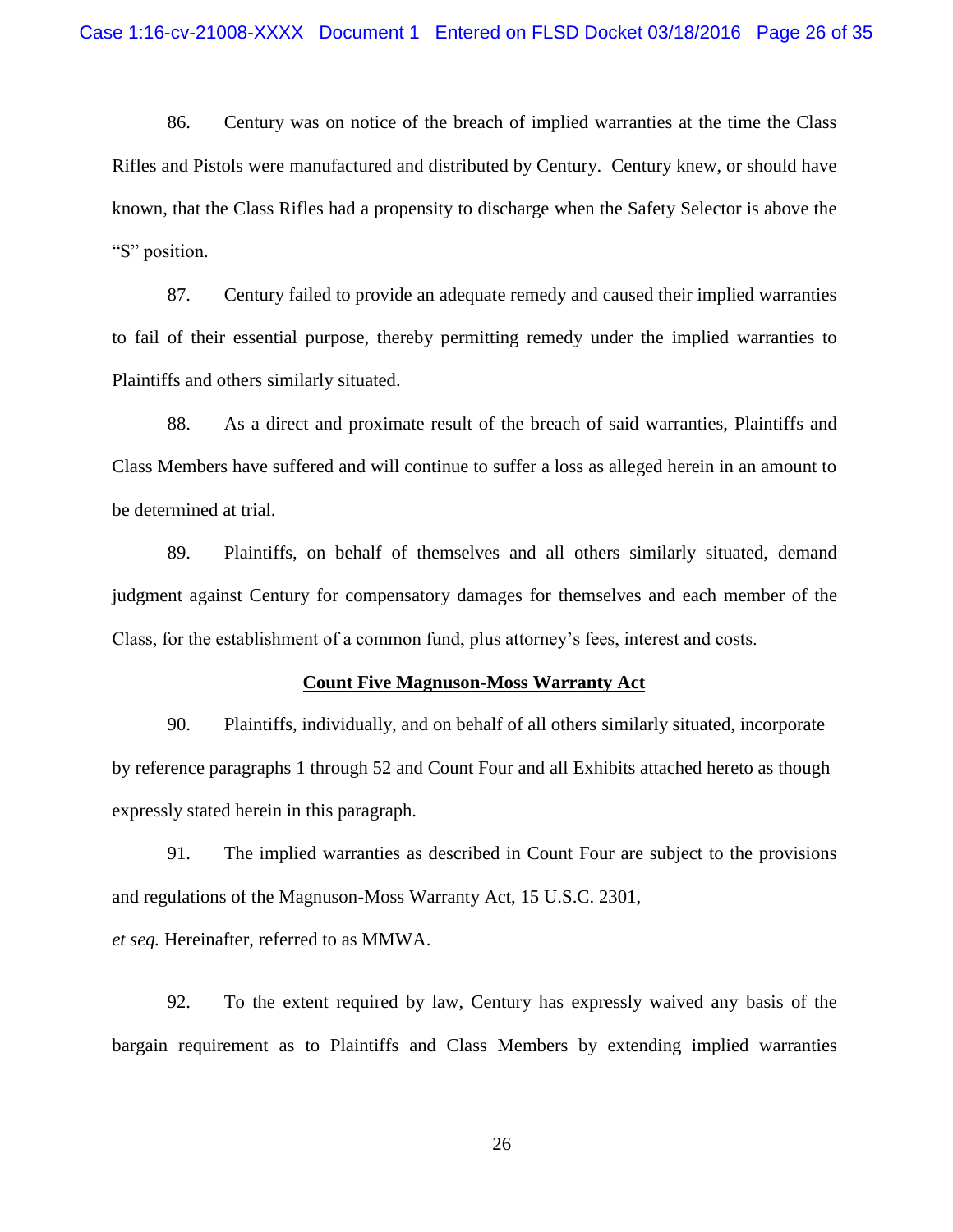described in Count Four to any owner of a Class Rifles and Pistols and not restricting these warranties solely to the buyer of a Class Rifle and/or Pistol.

93. Plaintiffs and Class Members are "consumers" as defined in the MMWA.

Defendants are "suppliers" and "warrantors" as defined by the MMWA.

94. The Class Rifles and Pistols in question are "consumer products" as defined in the MMWA and the Class Rifles and Pistols were manufactured and sold after July 4, 1995. The warranties provided by Century and/or required by statute to be provided by Century are a full "written warranty" as defined in the MMWA.

95. Century breached the implied warranties as described in Count Four.

96. Century had sufficient notice because they were aware or should have been aware of the Safety Selector defect at the time of the manufacture and/or sale of the Class Rifles and Pistols.

97. Century's conduct described herein is a violation of the MMWA.

98. By virtue of the foregoing, Plaintiffs and Class Members are entitled to an award of damages and other appropriate relief, including attorneys' fees and costs, as allowed by the MMWA. Further, the MMWA provisions allowing recovery of attorneys' fees, costs, and expenses, applies to any consumer who prevails on any warranty affected by the MMWA, whether express and/or implied warranties.

## **Count Six Fraudulent Inducement and/or Suppression**

99. Plaintiffs, individually, and on behalf of all others similarly situated, incorporate by reference paragraphs 1 through 52 and all Exhibits attached hereto as though expressly stated herein in this paragraph.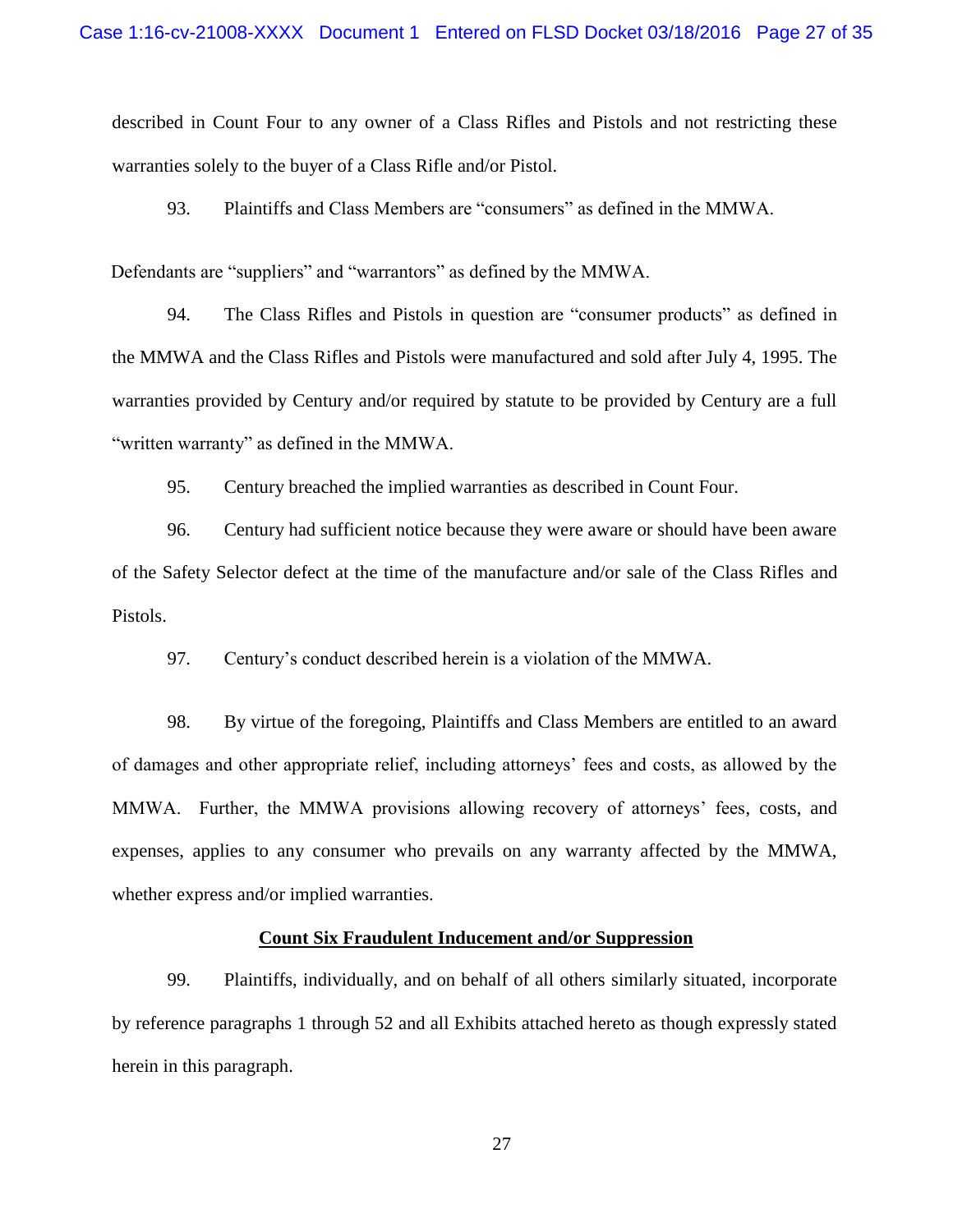100. Century made false statements of material facts to Plaintiffs and Class Members when they made representations in the Century's Manuals, which are provided with the Class Rifles and Pistols.

101. In particular, Century made false statements of material facts to Plaintiffs and Class Members when they made representations in the Century Manuals as follows: (a) "The safety lever is in the "Safe" position when it is moved to its upmost (top) position on the receiver." (b) The Class Rifles will fire only when the Safety Lever is below the safe position when the trigger is pulled and there is a round in the chamber.

102. There is no limited warranty in the Century manual for the Class Rifles and Pistols.

103. At all times relevant herein, Century was in a position of superiority to Plaintiffs and Class Members and as such had the duty and obligation to disclose to Plaintiffs and Class Members that (a) Century's Rifles and Pistols were NOT manufactured to perform properly with the original parts as designed; (b) that there was NOT a Safety Selector Device which would prevent accidental firing; (c) that it knew there were defects in the Class Rifles and Pistols, including but not limited to the Safety Selector device, which could result in injury or death; (d) that the Class AK-47 Rifles and Pisolts manufactured by Century are NOT free from defects in material and workmanship;

104. Century knew or should have known of the concealment or suppression of material facts would induce reliance by Plaintiffs and Class Members in lawfully possessing the Class Rifles and Pistols among other things.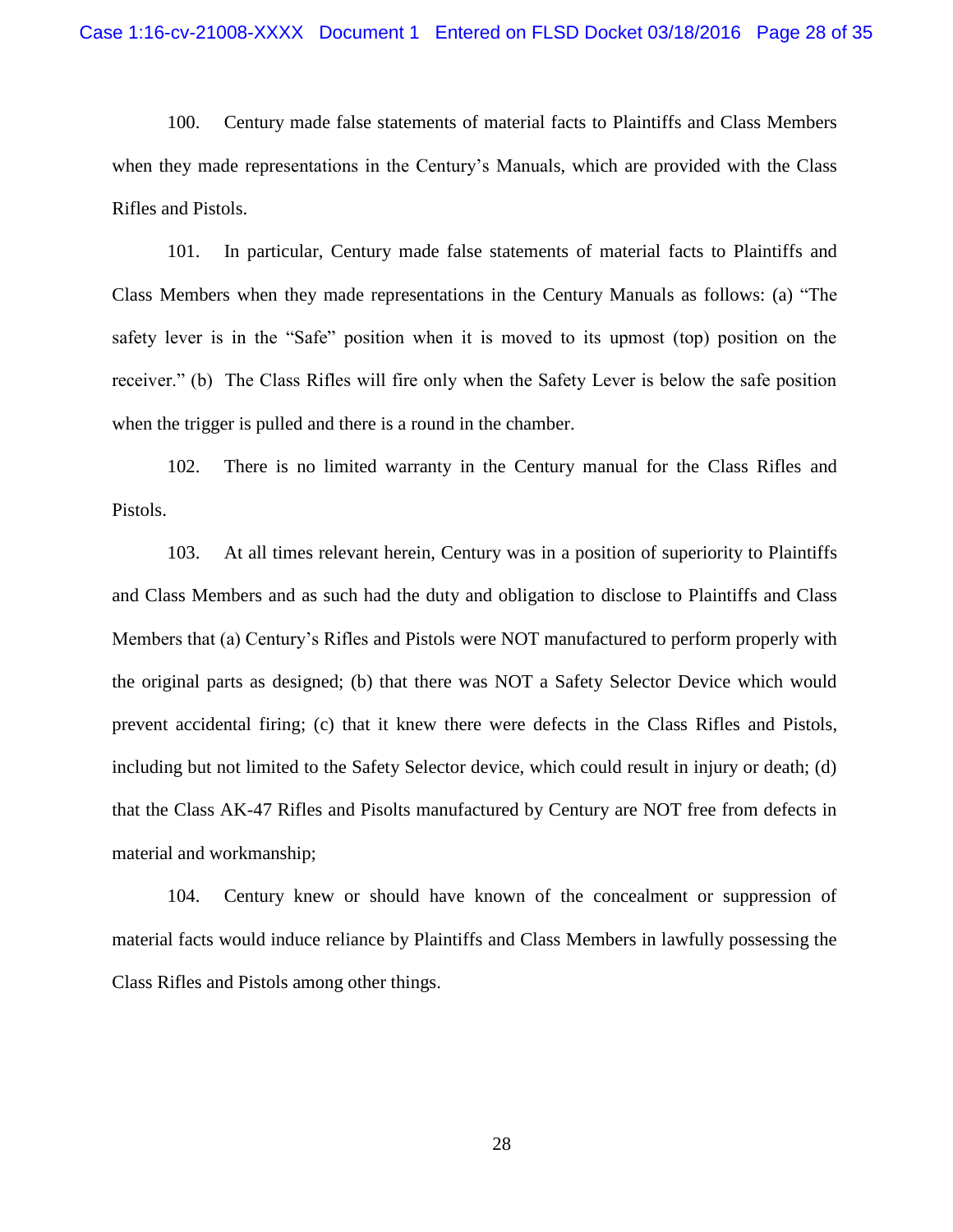105. Century concealed and/or failed to disclose the truth for the purpose of inducing Plaintiffs and Class Members to rely upon the merchantability of the Class AK-47 Rifles and Pistols through its concealment of material facts.

106. Plaintiffs and the Class Members justifiably relied to their detriment on the concealed and/or non-disclosed material facts as evidenced by their ownership and/or use of the Class Rifles and Pistols. Had they known of the true character and quality of the Class Rifles and Pistols, Plaintiffs and Class members would not own or use the Class Rifles and Pistols.

107. The conduct described herein, including but not limited to Century's deliberate placing of the defective Class Rifles and Pistols into the stream of commerce, Century is doing so with the intention of causing consumers to bear the cost of correcting the Safety Selector defect, and the lengths to which Century have gone to conceal the existence of that Safety Selector defect from the public, is oppressive, fraudulent and malicious, and entitles Plaintiffs and Class Members to an award of punitive damages.

108. As a direct and proximate cause of Century's misconduct, Plaintiffs and Class Members have suffered damages, which they are entitled to recover.

109. Plaintiffs, on behalf of themselves, and the Class, demand judgment against Century for compensatory and punitive damages for themselves and each member of the Class, for the establishment of a common fund, plus attorney's fees, interest and costs.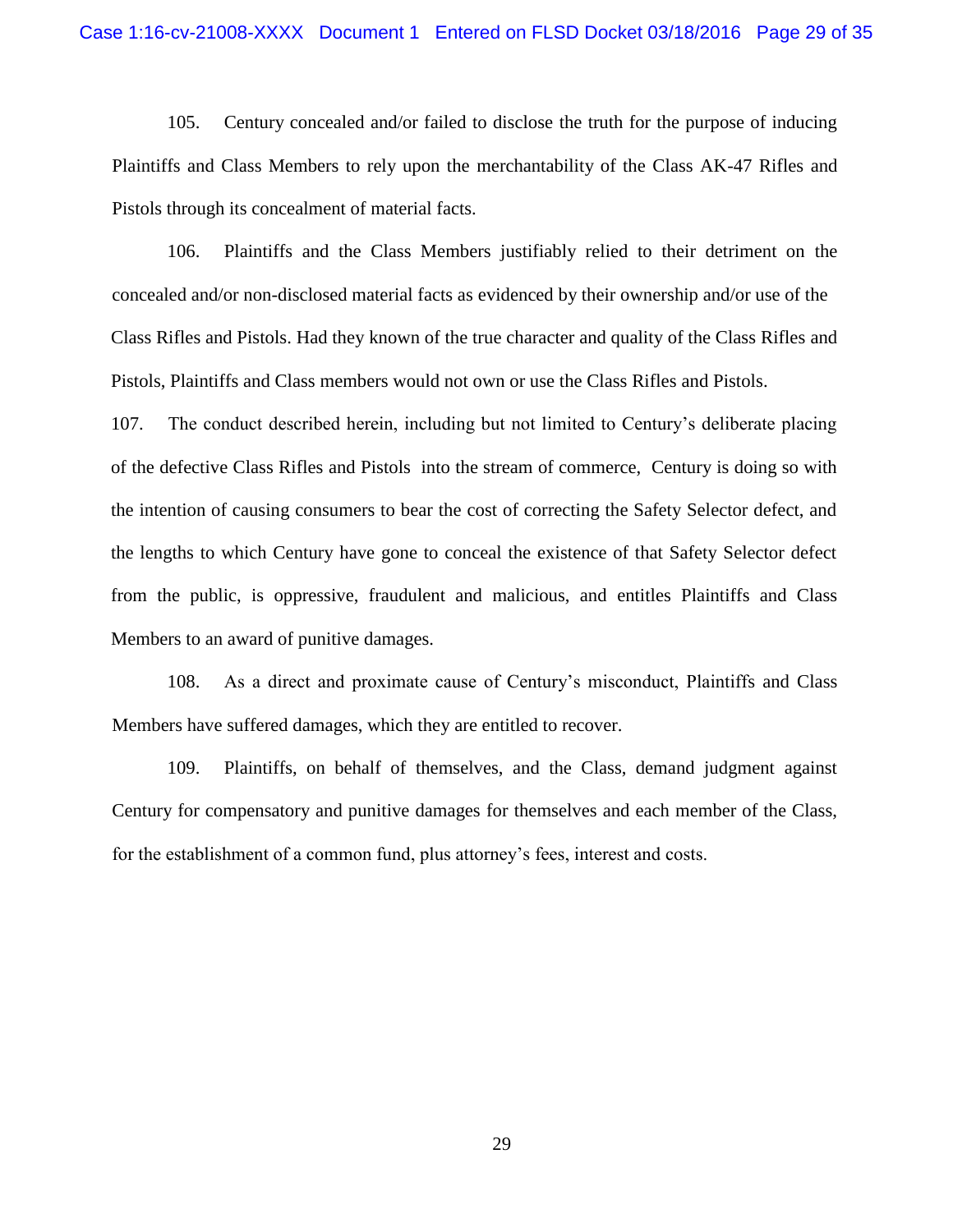# **Count Seven Negligent Failure to Disclose, Failure to Warn, Concealment and Misrepresentation**

110. Plaintiffs, individually, and on behalf of all others similarly situated, incorporate by reference paragraphs 1 through 52 and all Exhibits attached hereto as though expressly stated herein in this paragraph.

111. The Class Rifles and Pistols are an inherently dangerous commodity and Century at all times relevant had a duty to disclose to and warn Plaintiffs and Class Members truthfully and accurately, and not to conceal or misrepresent such truth, about the Safety Selector device, and a duty to provide a fair and adequate warning of the dangerous potentiality of the Class Rifles and Pistols due to the defect.

112. By Century designing, manufacturing, failing to test, marketing, distributing, and placing an inherently dangerous commodity such as the Class Rifles and Pistols in the channels of trade, then by the very nature of their commercial activity, Century has a duty to provide a fair and adequate warning of the dangerous potentiality of the Class Rifles and Pistols due to the defect.

113. Century could foresee that the Class Rifles and Pistols, due to the latent defect, posed a clear, substantial and unreasonable risk of personal injury and death. The proper measure of duty for Century in designing, manufacturing, testing, selling, marketing, and distributing an inherently dangerous commodity such as the Class Rifles and Pistols, is the reasonable foreseeability that serious injury or death might result from the use of the commodity.

114. Notwithstanding this duty, and in violation thereof, Century carelessly and negligently failed to disclose to and warn Plaintiffs and Class Members, and concealed and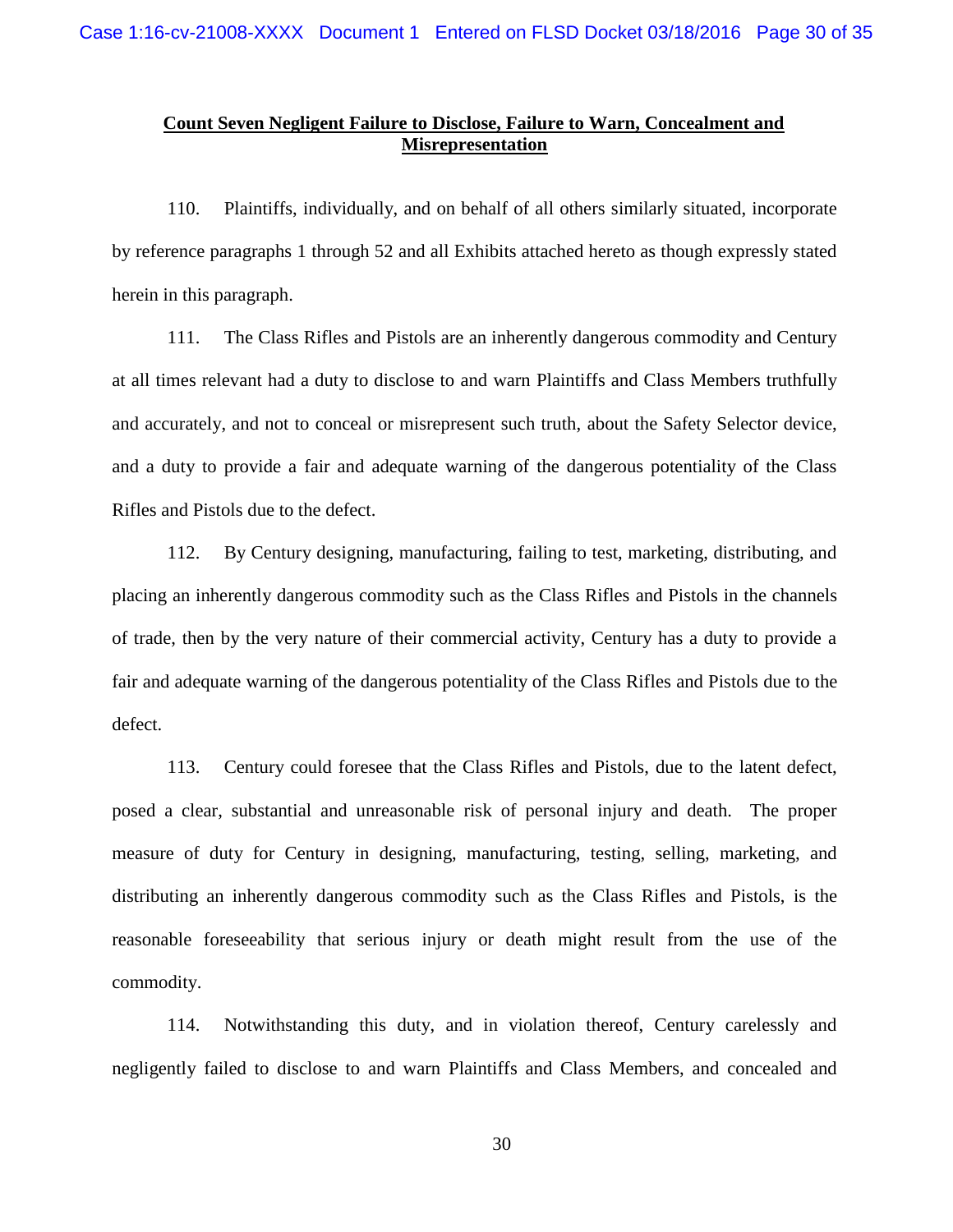misrepresented the truth, about the latent Safety Selector Device which posed a clear, substantial and unreasonable risk of personal injury and death.

115. Because Plaintiffs and Class Members did not have an equal opportunity to discover such truth about Century's defectively designed Class Rifles and Pistols, Plaintiffs and Class Members own and/or use the Class Rifles and Pistols, in the reasonable, but, unbeknownst to them, false belief they were fit for use, merchantable, and reasonably safe for their intended purposes.

116. Because the Class Rifles and Pistols were not in fact fit for use, merchantable, and reasonably safe for their intended purposes, and because of Century's negligent failure to disclose and warn and their concealment and misrepresentation of such facts, as a direct and proximate result Plaintiffs and Class Members have been exposed to a clear, substantial and unreasonable risk of serious injury and death.

117. Plaintiffs, on behalf of themselves, and the Class, demand judgment against Century for damages for themselves and each member of the Class, for the establishment of a common fund, plus attorney's fees, interest and costs.

# **Count Eight Fraudulent Concealment and Intentional Failure to Warn**

118. Plaintiffs, individually, and on behalf of all others similarly situated, incorporate by reference paragraphs 1 through 52 and all Exhibits attached hereto as though expressly stated herein in this paragraph.

119. Century fraudulently concealed and intentionally failed to warn Plaintiffs and Class Members of the Safety Selector defect with the intent to deceive Plaintiffs and Class Members into ownership and/or use Class Rifles and Pistols without knowledge of the defect which poses a clear, substantial and unreasonable risk of personal injury and death.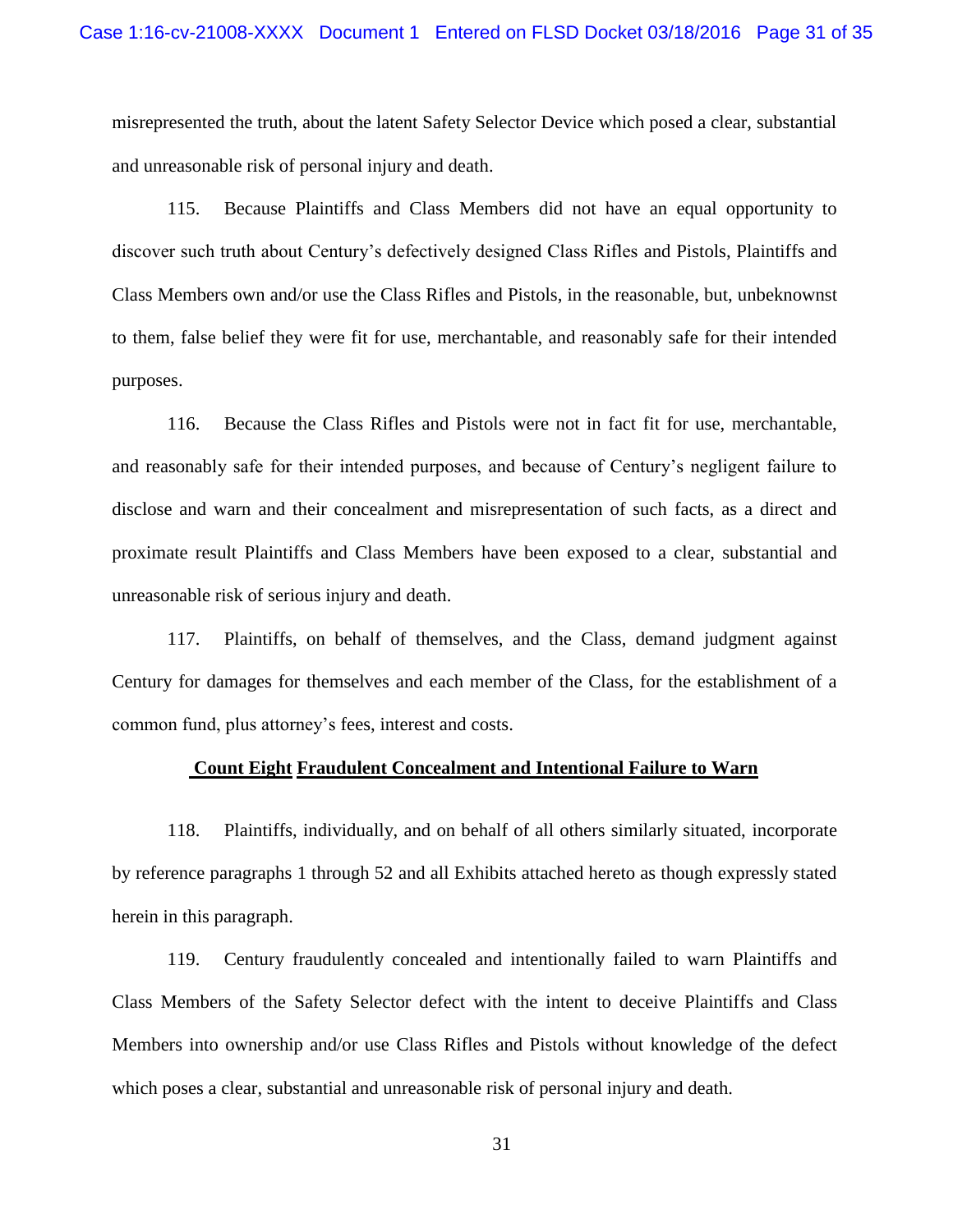120. Century falsely and fraudulently represented to Plaintiffs and Class Members that their Class Rifles and Pistols were safe for normal use.

121. Plaintiffs and Class Members reasonably and justifiably relied on Century's deliberate silence, concerning the highly significant and material fact that the Class Rifles and Pistols were not safe for normal use, as a result of which, to their detriment, they elected to own and/or use Class Rifles and Pistols without knowledge of such fact. There were no reasonable means for Plaintiffs or Class Members to make themselves aware of such fact, since Century has retained tight control of the relevant information concerning the Safety Selector defect.

122. As a direct and proximate result of Century's fraudulent conduct, of both commission and omission, Plaintiffs and Class Members have been exposed to a clear, substantial and unreasonable risk of personal injury and death during their lawful possession and normal use of their Class Rifles and Pistols.

123. Plaintiffs, on behalf of themselves, and the Class, demand judgment against Century for compensatory and punitive damages for themselves and each member of the Class, for the establishment of a common fund, plus attorney's fees, interest and costs.

### **Count Nine Wrongful and/or Unjust Enrichment**

124. Plaintiffs, individually, and on behalf of all others similarly situated, incorporate by reference paragraphs 1 through 52 and all Exhibits attached hereto as though expressly stated herein in this paragraph.

125. The acts of Century resulted in Plaintiffs and Class Members owning Class Rifles and Pistols that have a diminished value and Century reaping profits in excess of what should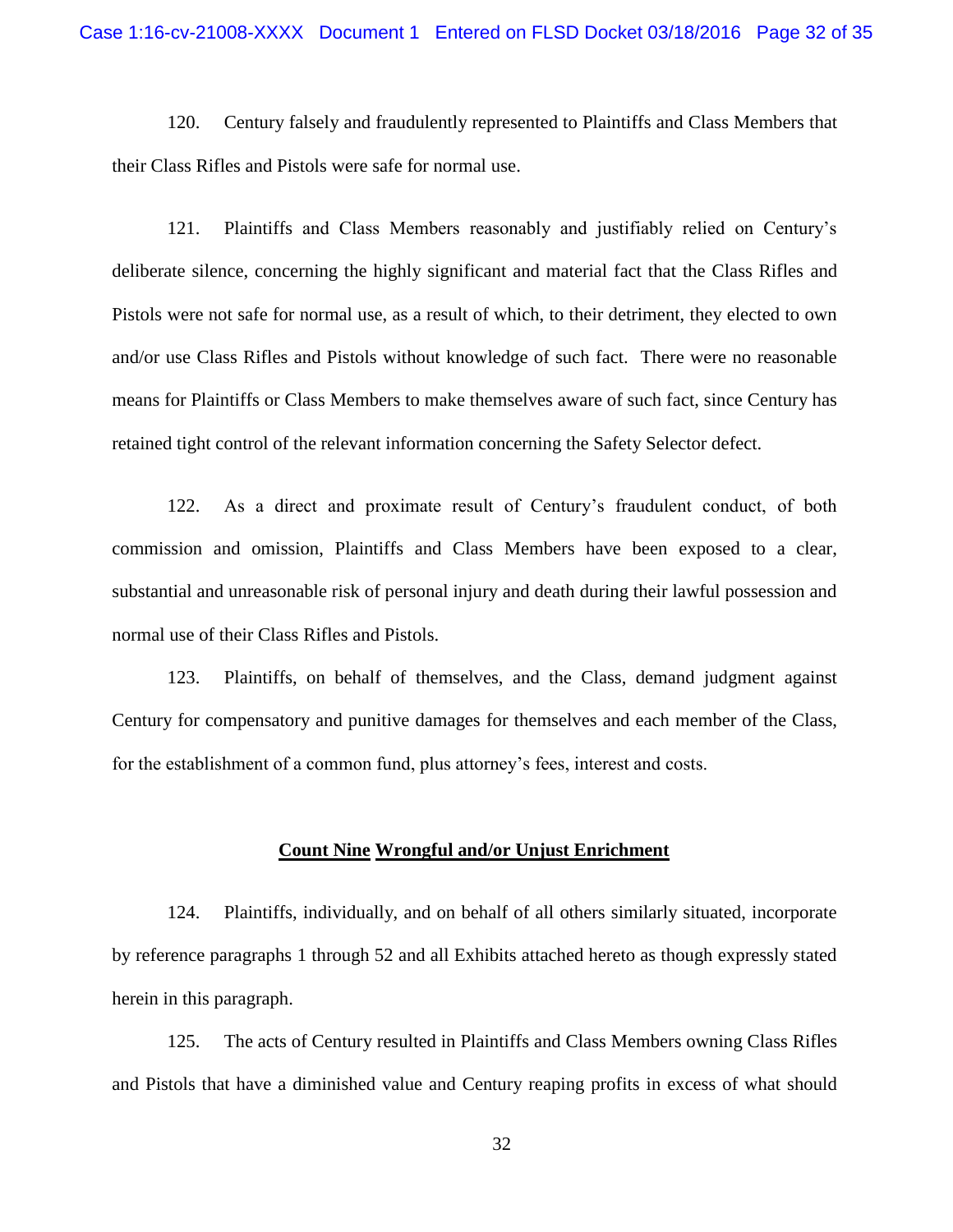have been earned for the Class Rifles and Pistols sold. Further, these acts of Century resulted in Century being unjustly enriched by receiving monies and/or profits in excess of the amount actually and fairly earned for the Class Rifles and Pistols.

126. As a result, Century has retained money which, in justice and equity, belongs to Plaintiffs and Class Members. Century has been unjustly enriched and must return this unlawfully retained money to Plaintiffs and Class Members. Further, Plaintiffs, on behalf of themselves, and the Class, demands judgment against Century for themselves and each member of the Class, for the establishment of a common fund, plus attorney's fees, interest and costs.

### **Count Ten Declaratory Relief**

127. Plaintiffs, individually, and on behalf of all others similarly situated, incorporate by reference all preceding paragraphs and all Exhibits attached hereto as though expressly stated herein in this paragraph.

128. The Century acted or refused to act on grounds that apply generally to the Plaintiffs and Class Members, so that final injunctive relief or corresponding declaratory relief is appropriate respecting the Class as a whole within the meaning of Fed. R. Civ. P. 23.

129. The Defect in the Class Rifles and Pistols creates a definite threat of future injury to Plaintiffs and Class Members.

130. Plaintiff seeks a declaration that: (a) all Class Rifles and Pistols with the full auto Safety Selector Device have a common design defect in workmanship and material that causes the Rifles to fire unexpectedly and unintendedly when the Rifles Selector Lever is above the "S" position and no trigger pull occurs; (b) Century knew of the Safety Selector defect in Class Rifles and Pistols; and (d) Century shall issue a recall of all Class Rifles and Pistols with the Safety Selector defect and compensate Plaintiffs and Class Members.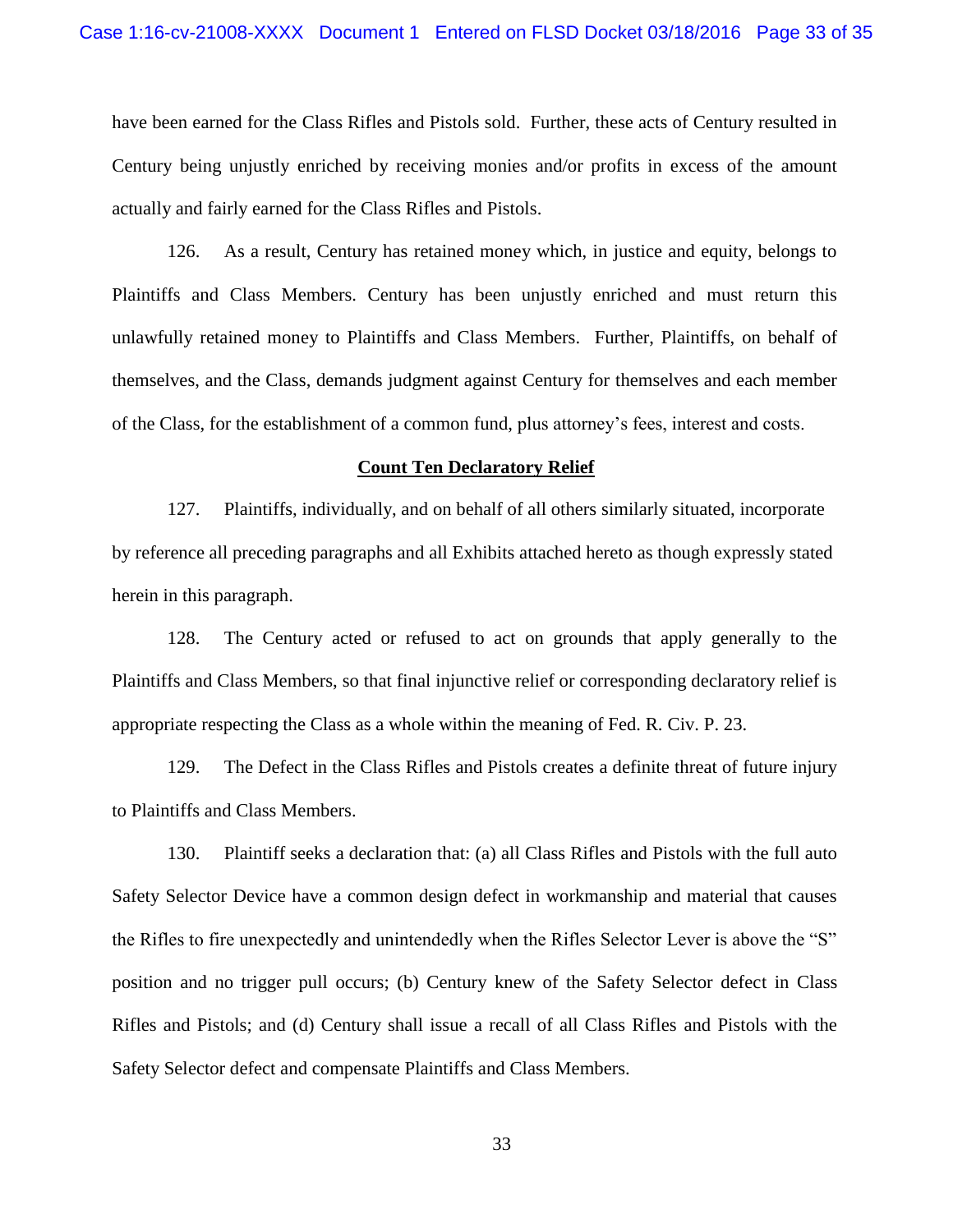Case 1:16-cv-21008-XXXX Document 1 Entered on FLSD Docket 03/18/2016 Page 34 of 35

# **PRAYER FOR RELIEF**

WHEREFORE, Plaintiffs, on behalf of themselves and all others similarly situated, pray for a judgment against Century as follows:

a. Enter an Order certifying this action to proceed as a class action, and naming

Plaintiffs as the representatives for the Class and their counsel as counsel for the Class;

b. Enter an award in favor of Plaintiffs and the Class that includes compensatory, exemplary or punitive damages, treble damages, and statutory damages, including interest thereon, in an amount to be proven at trial;

c. Enter an award in favor of Plaintiffs and the Class for compensatory damages that includes the cost of repair, replacement or modification of the Safety Device defect to render safe the Class Rifles and Pistols; Declare that Century Defendants are financially responsible for notifying all Class Members of the Safety Device Defect with the Class Rifles;

d. Enter an Order enjoining Century Defendants from further deceptive advertising, marketing, distribution, and sales practices with respect to the Class Rifles and Pistols, and requiring Century Defendants to repair and/or replace Plaintiffs' Class Rifles and Class Members' Class Rifles and Pistols with a suitable alternative gun of Plaintiffs' and Class Members' choosing.

e. Declare that Century Defendants must disgorge, for the benefit of the Class, all or part of the ill-gotten profits it received from the sale of the Class Rifles and Pistols, or order Century to make full restitution to Plaintiffs and Class Members.

f. Enter an Order permanently enjoining Century Defendant's from continuing to engage in the unlawful and inequitable conduct alleged herein;